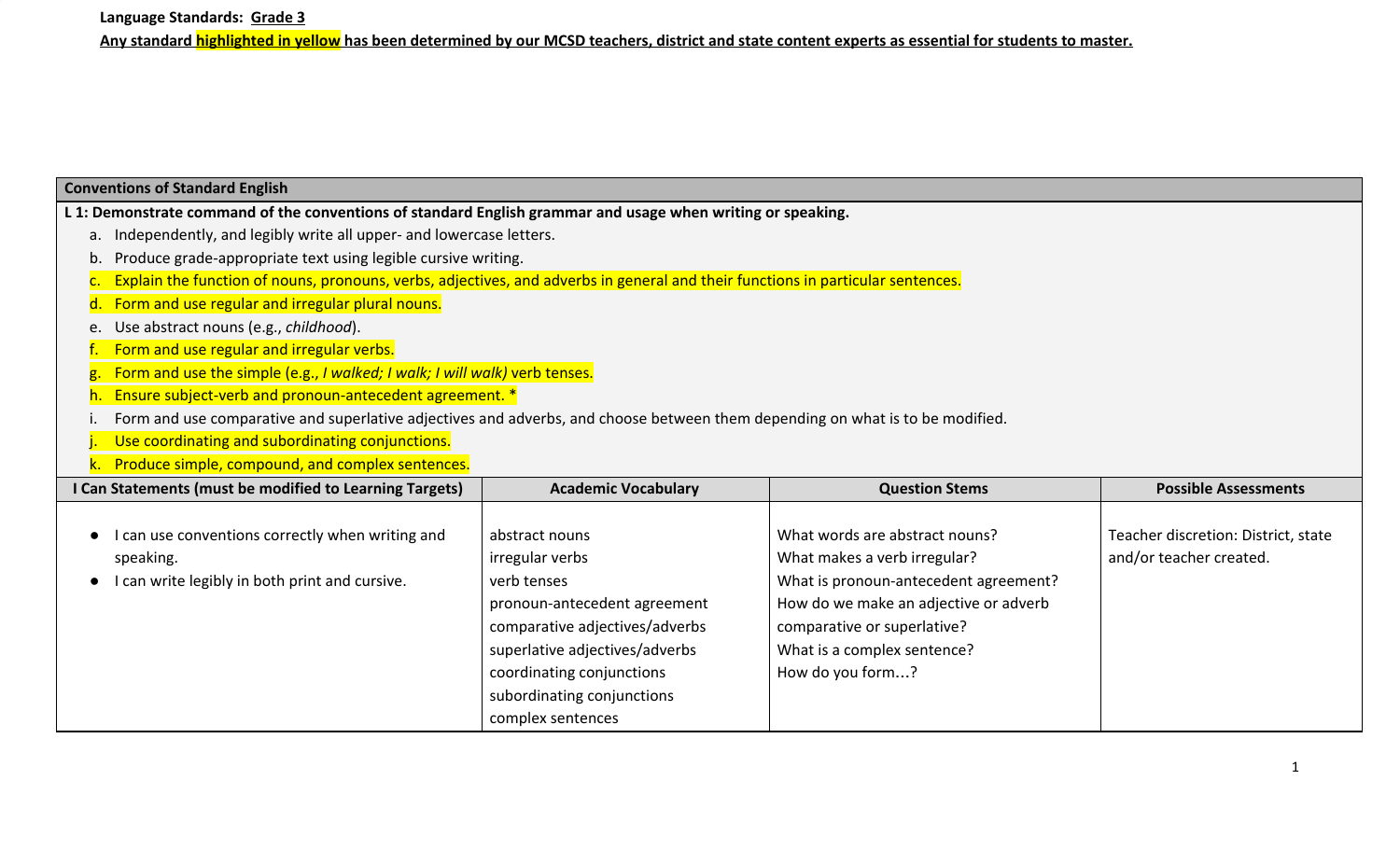**L 2: Demonstrate command of the conventions of standard English capitalization, punctuation, and spelling when writing.**

- a. Capitalize appropriate words in titles.
- b. Use commas in addresses.
- c. Use commas and quotation marks in dialogue.
- d. Form and use possessives.
- e. Use conventional spelling for high-frequency and other studied words and for adding suffixes to base words (*sitting, smile, cries, happiness*).
- f. Use spelling patterns and generalizations (e.g., word families, position-based spellings, syllable patterns, ending rules, meaningful words parts) in writing words.
- g. Consult reference materials, including beginning dictionaries, as needed to check and correct spellings.

| I Can Statements (must be modified to Learning Targets)                                                                                                                                                                                                                                       | <b>Academic Vocabulary</b>                                            | <b>Question Stems</b>                                                                                                                                                                                                                                                                | <b>Possible Assessments</b>                                    |
|-----------------------------------------------------------------------------------------------------------------------------------------------------------------------------------------------------------------------------------------------------------------------------------------------|-----------------------------------------------------------------------|--------------------------------------------------------------------------------------------------------------------------------------------------------------------------------------------------------------------------------------------------------------------------------------|----------------------------------------------------------------|
| I can use conventions correctly when writing.<br>I can use conventional spelling, spelling patterns,<br>$\bullet$<br>and generalizations in writing words.<br>I can use reference materials to check spelling.<br>I can use commas and quotation marks correctly in<br>$\bullet$<br>dialogue. | possessives<br>suffix/affix/prefix<br>base word/root word<br>relevant | What words should have a capital letter? Did<br>you check your writing for capital letters?<br>Is there anywhere that you need to use<br>commas or quotation marks in your writing?<br>Why?<br>Why is punctuation relevant to your writing?<br>What spelling strategies did you use? | Teacher discretion: District, state<br>and/or teacher created. |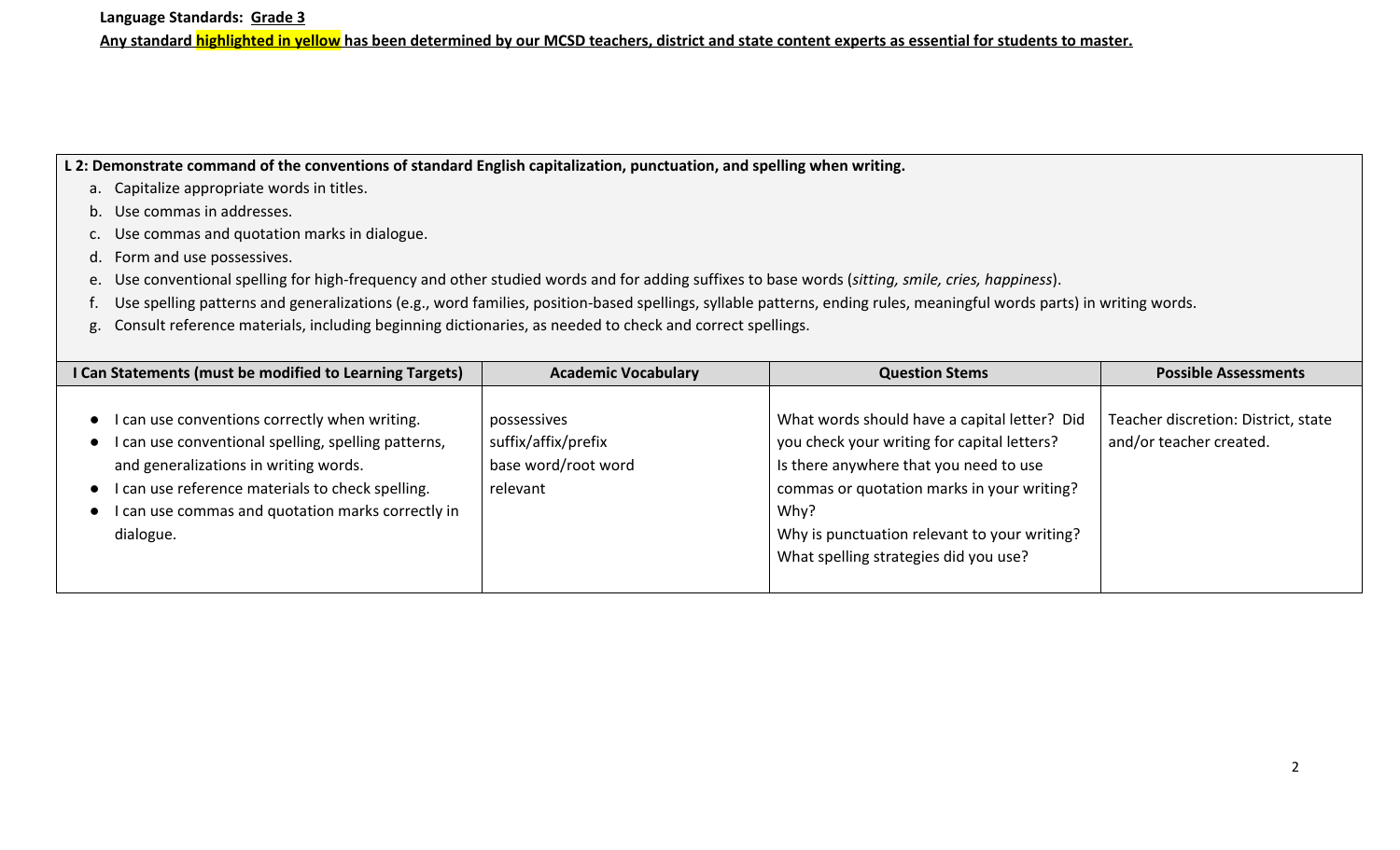## **Knowledge of Language**

**L 3: Use knowledge of language and its conventions when writing, speaking, reading, or listening.**

- a. Choose words and phrases for effect.\*
- b. Recognize and observe differences between the conventions of spoken and written standard English.

| I Can Statements (must be modified to Learning Targets)                                                                                       | <b>Academic Vocabulary</b>                                     | <b>Question Stems</b>                                                                                                                                                                  | <b>Possible Assessments</b>                                    |
|-----------------------------------------------------------------------------------------------------------------------------------------------|----------------------------------------------------------------|----------------------------------------------------------------------------------------------------------------------------------------------------------------------------------------|----------------------------------------------------------------|
| can use interesting words or phrases in writing<br>and speaking.<br>I can recognize interesting words or phrases in<br>reading and listening. | conventions<br>spoken language<br>written language<br>audience | Who is the intended audience?<br>How would it look or sound for a different<br>audience?<br>What interesting words or phrases<br>(figurative language) did you use in your<br>writing? | Teacher discretion: District, state<br>and/or teacher created. |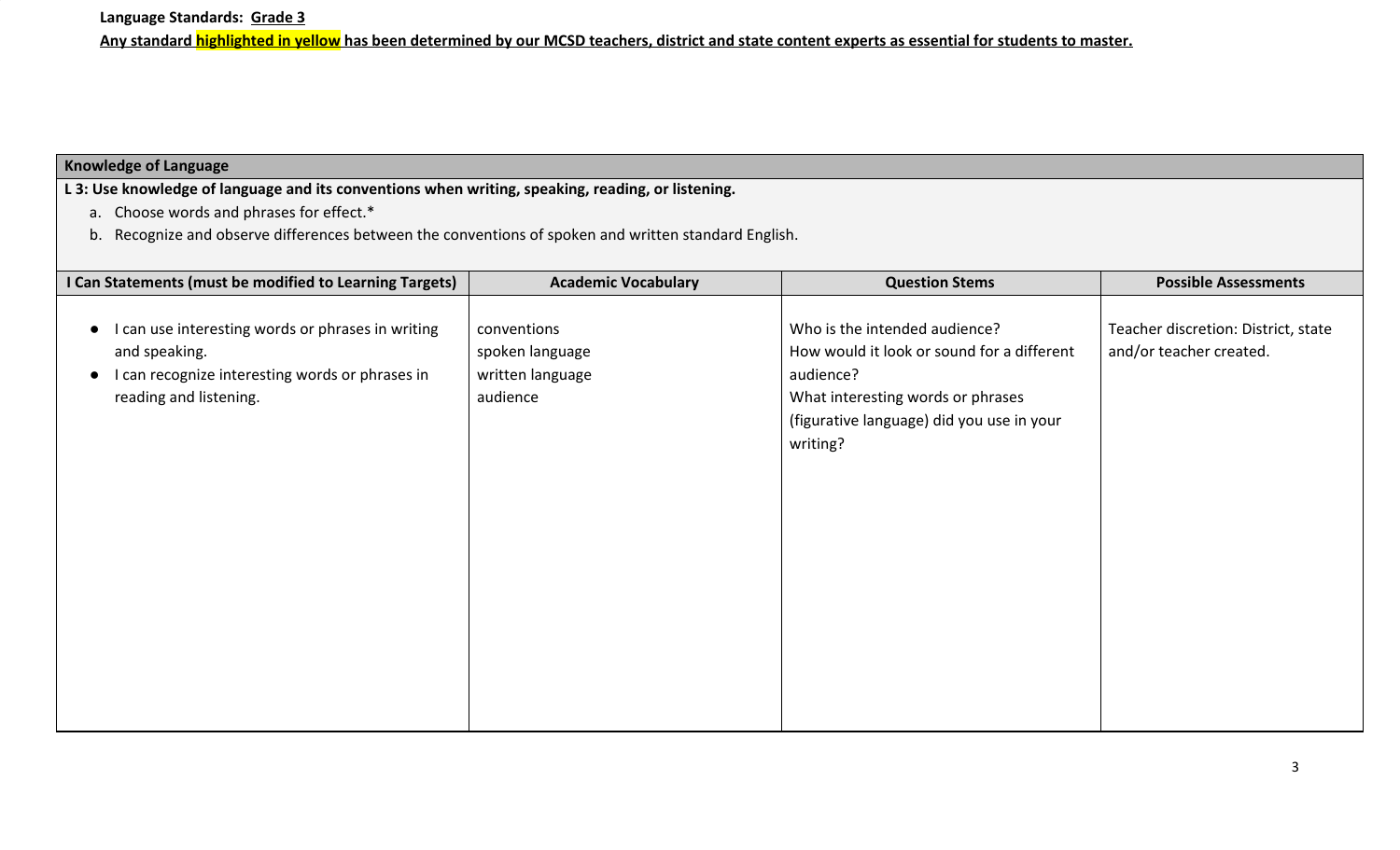**Language Standards: Grade 3**

**Any standard highlighted in yellow has been determined by our MCSD teachers, district and state content experts as essential for students to master.**

L 4: Determine or clarify the meaning of unknown and multiple-meaning words and phrases based on grade 3 reading and content, choosing flexibly from a range of strategies.

- a. Use sentence-level context as a clue to the meaning of a word or phrase.
- b. Determine the meaning of the new word formed when a known affix is added to a known word (e.g., *agreeable/disagreeable, comfortable/uncomfortable, care/careless, heat/preheat*).
- c. Use a known root word as a clue to the meaning of an unknown word with the same root (e.g., *company, companion*).
- d. Use glossaries or beginning dictionaries, both print and digital, to determine or clarify the precise meaning of keywords and phrases.

| I Can Statements (must be modified to Learning Targets)                                                                                                                                                                         | <b>Academic Vocabulary</b>                                                                 | <b>Question Stems</b>                                                                                                                                                         | <b>Possible Assessments</b>                                    |
|---------------------------------------------------------------------------------------------------------------------------------------------------------------------------------------------------------------------------------|--------------------------------------------------------------------------------------------|-------------------------------------------------------------------------------------------------------------------------------------------------------------------------------|----------------------------------------------------------------|
| I can use known strategies (context clues, roots<br>and affixes, and text features) to determine<br>unknown meaning of words in a text.<br>can use reference materials to determine precise<br>meaning of keywords and phrases. | context clues<br>root words<br>affixes<br>glossary<br>dictionary<br>multiple-meaning words | What do you think<br>means?<br>Where can you get more information?<br>What strategy did you use to determine the<br>meaning of ?<br>I figured out the meaning of this word by | Teacher discretion: District, state<br>and/or teacher created. |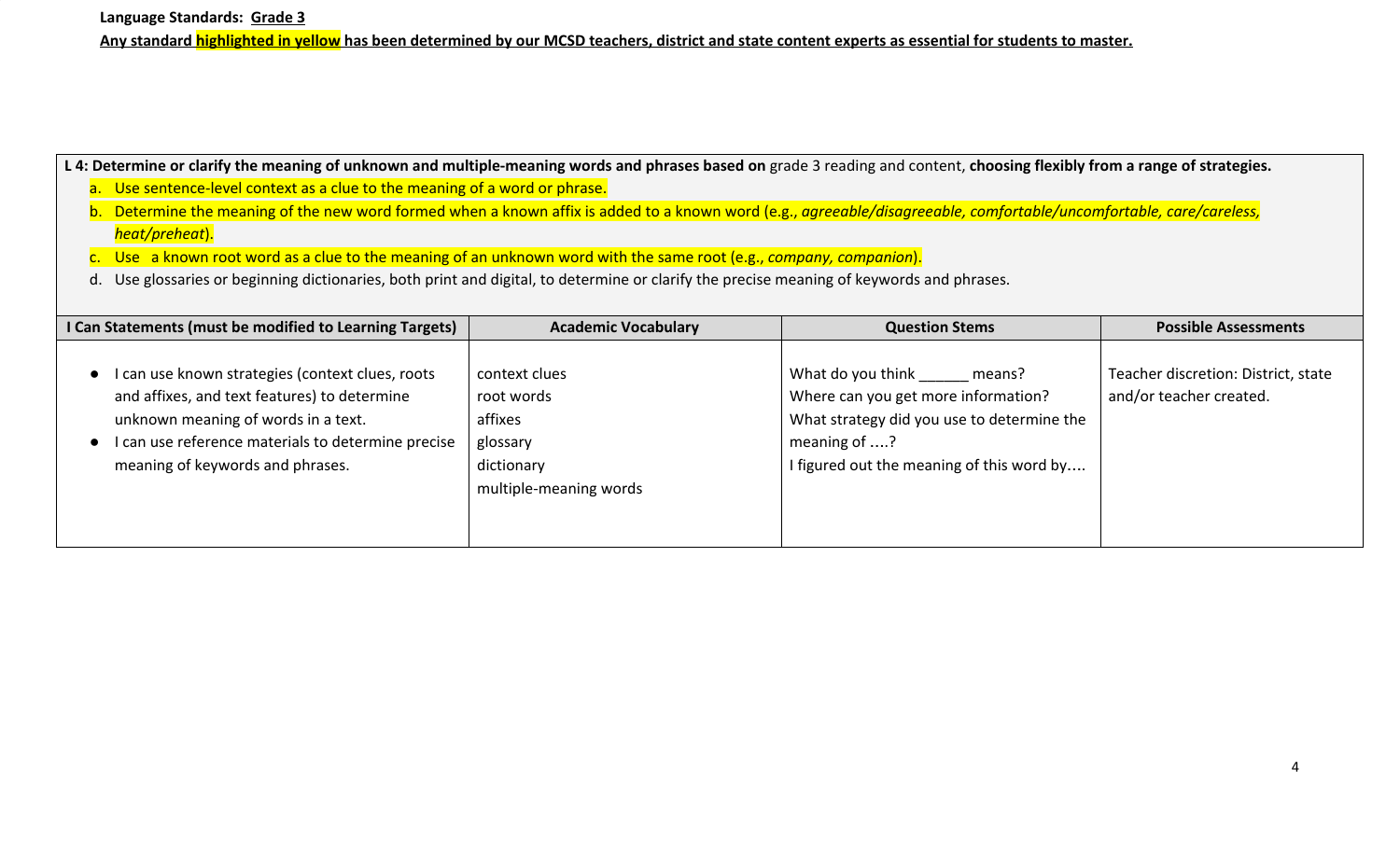## **Vocabulary Acquisition and Use**

**L 5: Demonstrate understanding of word relationships and nuances in word meanings.**

- a. Distinguish the literal and nonliteral meanings of words and phrases in context (e.g., *take steps*).
- b. Identify real-life connections between words and their use (e.g., describe people who are *friendly* or *helpful*).
- c. Distinguish shades of meaning among related words that describe states of mind or degrees of certainty (e.g., *knew, believed, suspected, heard*, *wondered*).

| I Can Statements (must be modified to Learning Targets)                                                                                                                                                                                                               | <b>Academic Vocabulary</b>                                               | <b>Question Stems</b>                                                               | <b>Possible Assessments</b>                                    |
|-----------------------------------------------------------------------------------------------------------------------------------------------------------------------------------------------------------------------------------------------------------------------|--------------------------------------------------------------------------|-------------------------------------------------------------------------------------|----------------------------------------------------------------|
| I can distinguish between literal and nonliteral<br>meanings of words and phrases.<br>I can identify real-life connections between words<br>and their use.<br>I can determine the meaning of related words that<br>describe states of mind or degrees of uncertainty. | distinguish<br>nuances<br>literal<br>nonliteral<br>real-life connections | What does this word or phrase mean in this<br>context?<br>Justify your word choice. | Teacher discretion: District, state<br>and/or teacher created. |
| L 6: Acquire and use accurately grade-appropriate conversational, general academic, and domain-specific words and phrases, including those that signal spatial and temporal                                                                                           |                                                                          |                                                                                     |                                                                |

**relationships (e.g.,** knew, believed, suspected, heard, wondered**).**

| I Can Statements (must be modified to Learning Targets)                                                                     | <b>Academic Vocabulary</b>                                | <b>Question Stems</b>                                                   | <b>Possible Assessments</b>                                    |
|-----------------------------------------------------------------------------------------------------------------------------|-----------------------------------------------------------|-------------------------------------------------------------------------|----------------------------------------------------------------|
| I can accurately use appropriate conversational<br>words and phrases.<br>I can use spatial and temporal relationship words. | acquire<br>spatial relationships<br>temporal relationship | What is the correct way to say $\qquad$ ?.<br>Which sounds better<br>or | Teacher discretion: District, state<br>and/or teacher created. |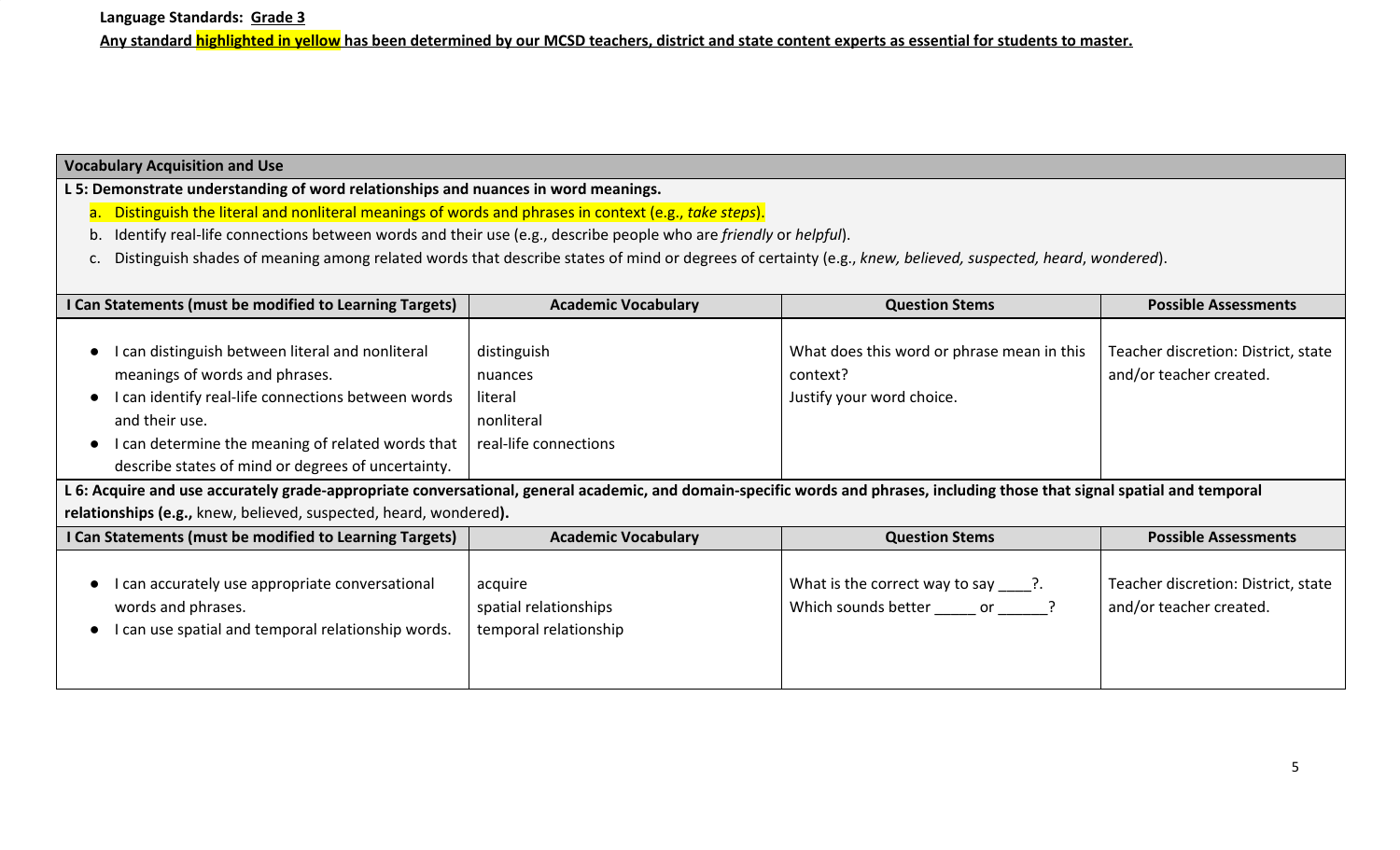**Language Standards: Grade 3**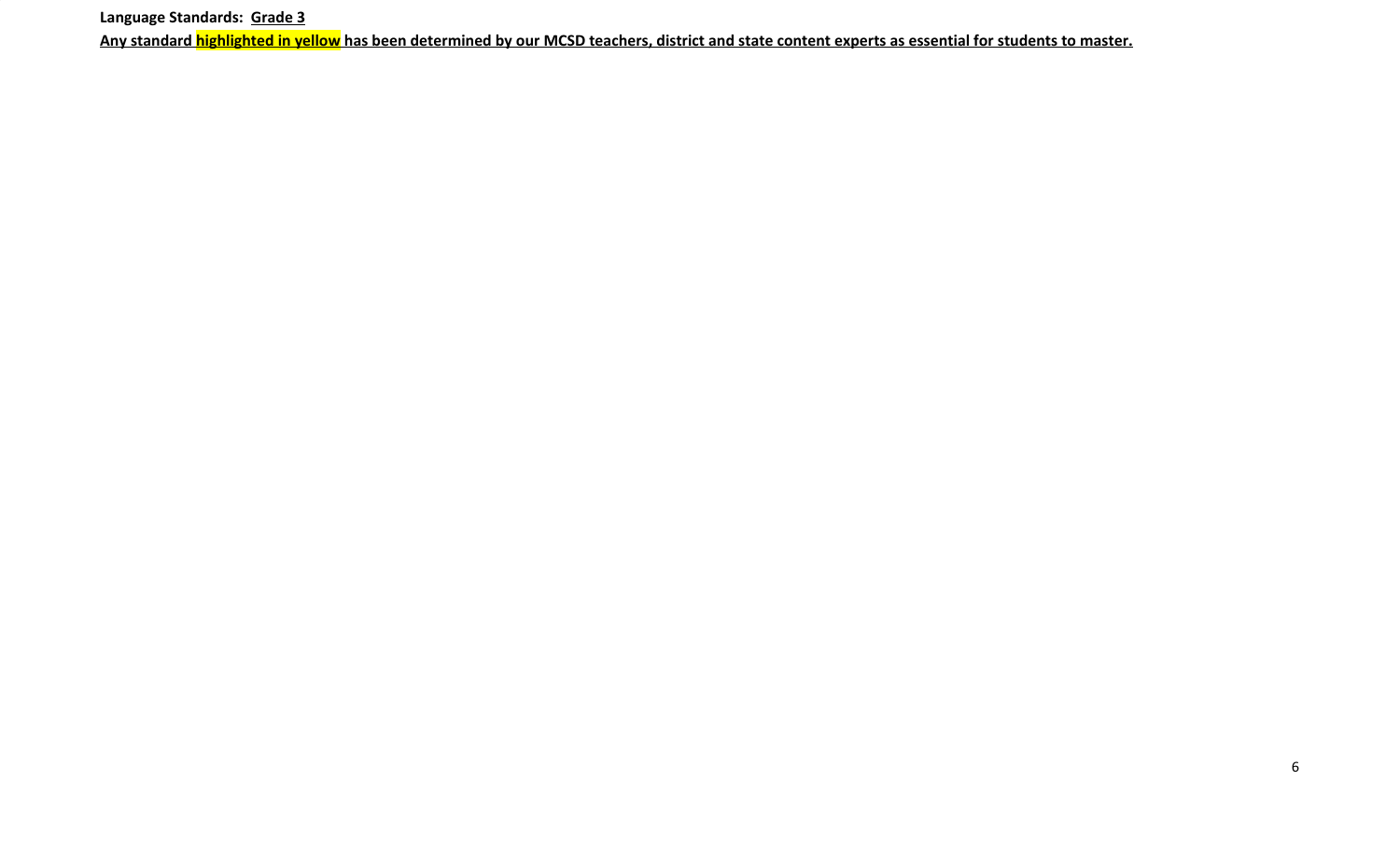**Reading Standards: Foundational Skills-3rd Grade**

**Any standard highlighted in yellow has been determined by our MCSD teachers, district and state content experts as essential for students to master.**

### **Phonics and Word Recognition**

**RF 3: Know and apply grade-level phonics and word analysis skills in decoding words.**

- a. Identify and know the meaning of the most common prefixes and derivational suffixes.
- b. Decode words with common Latin suffixes.
- c. Decode multisyllable words.
- d. Read grade-appropriate irregularly spelled words.

| I Can Statements (must be modified to Learning Targets)                                                                                                    | <b>Academic Vocabulary</b>                                            | <b>Question Stems</b>                                                                                   | <b>Possible Assessments</b>                                    |
|------------------------------------------------------------------------------------------------------------------------------------------------------------|-----------------------------------------------------------------------|---------------------------------------------------------------------------------------------------------|----------------------------------------------------------------|
| I can identify common prefixes.<br>I can identify common suffixes.<br>I can decode multisyllable words.<br>can read grade level irregularly spelled words. | prefix<br>derivational suffix<br>multisyllable<br>decode<br>irregular | What does the prefix<br>mean?<br>What does the suffix<br>mean?<br>What does the base/root word<br>mean? | Teacher discretion: District, state<br>and/or teacher created. |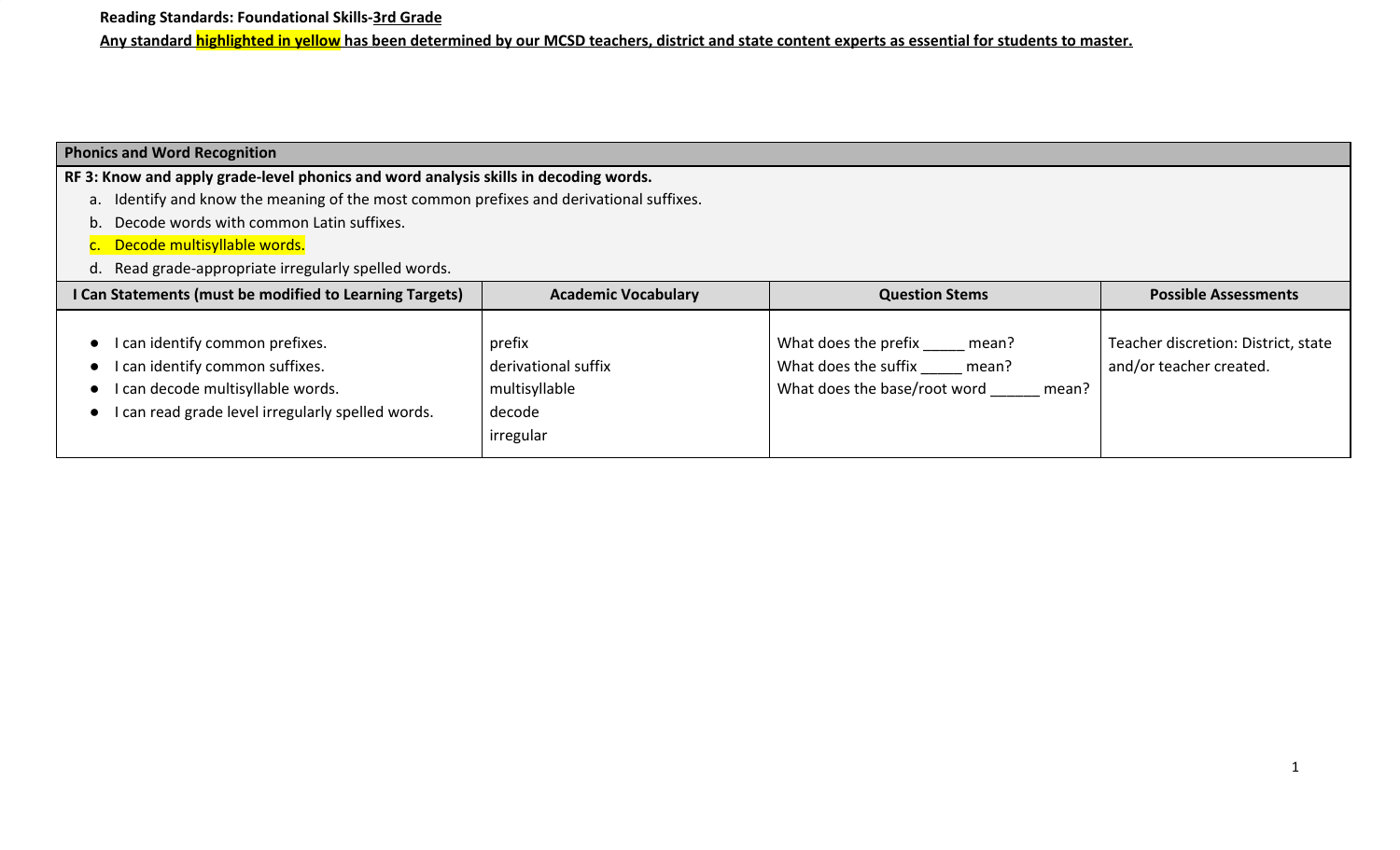**Reading Standards: Foundational Skills-3rd Grade**

**Any standard highlighted in yellow has been determined by our MCSD teachers, district and state content experts as essential for students to master.**

## **Fluency**

**RF 4: Read with sufficient accuracy and fluency to support comprehension.**

- a. Read grade-level text with purpose and understanding.
- b. Read grade-level prose and poetry orally with accuracy, appropriate rate, and expression successive readings.
- c. Use context to confirm or self-correct word recognition and understanding, rereading as necessary.

| I Can Statements (must be modified to Learning Targets) | <b>Academic Vocabulary</b> | <b>Question Stems</b>                     | <b>Possible Assessments</b>         |
|---------------------------------------------------------|----------------------------|-------------------------------------------|-------------------------------------|
|                                                         |                            |                                           |                                     |
| can read and understand a grade level text.             | context                    | What is the main idea?                    | Teacher discretion: District, state |
| can identify the author's purpose.                      | prose                      | What does the word<br>mean?               | and/or teacher created.             |
| can read prose and poetry orally with accuracy,         | poetry                     | What context clue from the text helps you |                                     |
| appropriate rate, and expression.                       | accuracy                   | know what means?                          |                                     |
| can use context to confirm or self-correct word         | fluency                    | What is the author's purpose?             |                                     |
| recognition and understanding.                          | expression                 |                                           |                                     |
| can stop to reread and clarify when something           | rate                       |                                           |                                     |
| doesn't make sense.                                     | comprehension              |                                           |                                     |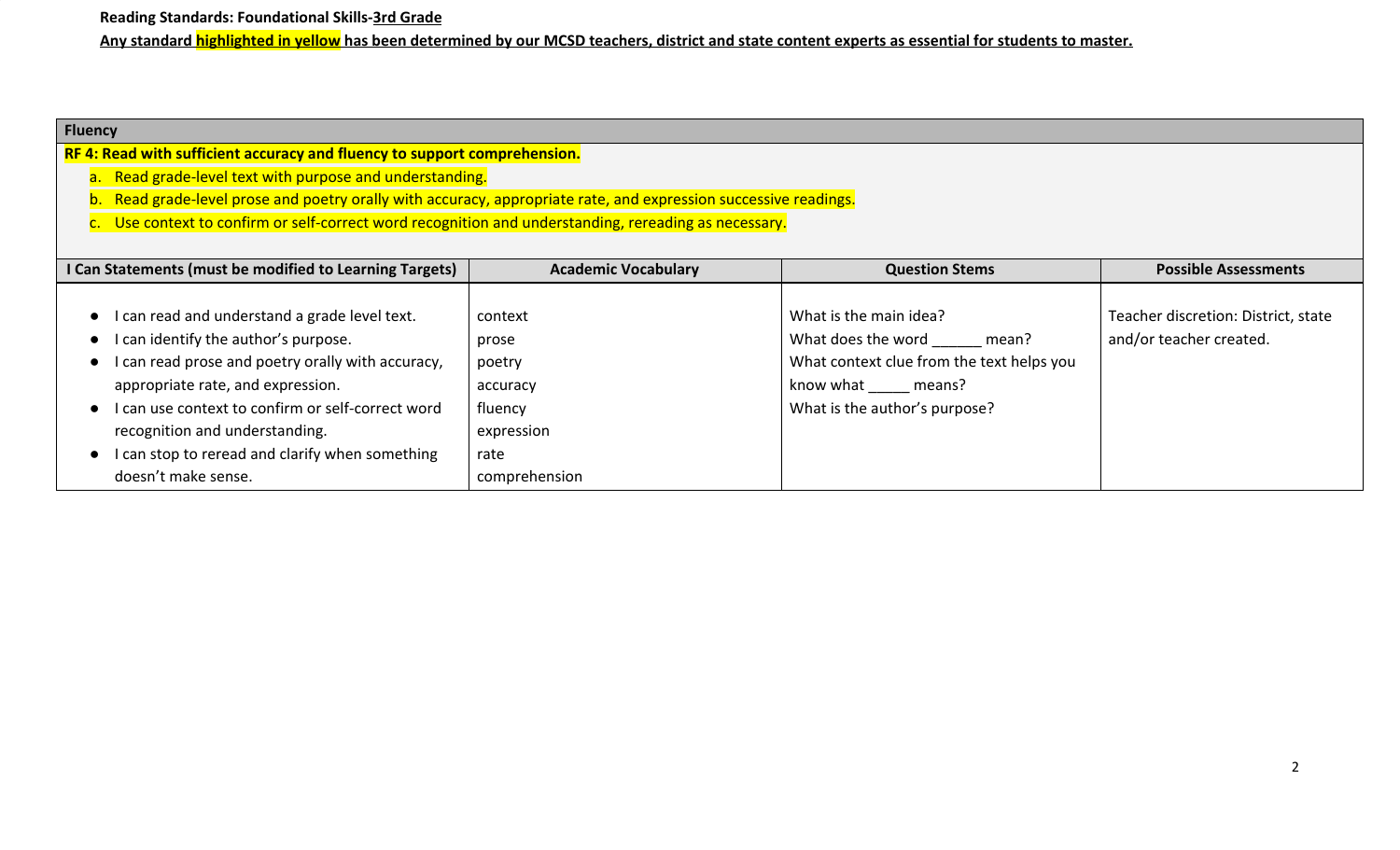| <b>Key Ideas and Details</b>                                                                                                          |                                                                    |                                                                                                                                                                                                                                                                                                                                                                                                                          |                                                                |  |
|---------------------------------------------------------------------------------------------------------------------------------------|--------------------------------------------------------------------|--------------------------------------------------------------------------------------------------------------------------------------------------------------------------------------------------------------------------------------------------------------------------------------------------------------------------------------------------------------------------------------------------------------------------|----------------------------------------------------------------|--|
| RI 1: Ask and answer questions to demonstrate understanding of a text, referring explicitly to the text as the basis for the answers. |                                                                    |                                                                                                                                                                                                                                                                                                                                                                                                                          |                                                                |  |
| I Can Statements (must be modified to Learning Targets)                                                                               | <b>Academic Vocabulary</b>                                         | <b>Question Stems</b>                                                                                                                                                                                                                                                                                                                                                                                                    | <b>Possible Assessments</b>                                    |  |
| I can ask questions about the text before, during,<br>and after reading.<br>I can use details from the text to answer questions.      | question<br>explicit<br>information<br>analyze<br>evidence<br>cite | How do you know?<br>Where in the text did you find?<br>How else did you know?<br>What did you learn today?<br>I wonder<br>Use two examples of textual evidence to<br>show why the author wrote this piece.<br>Use two pieces of text to prove ______.<br>What evidence can be shown in the text to<br>show ?<br>Analyze the passage; what is implied? Cite a<br>piece of textual evidence to support the<br>implication. | Teacher discretion: District, state<br>and/or teacher created. |  |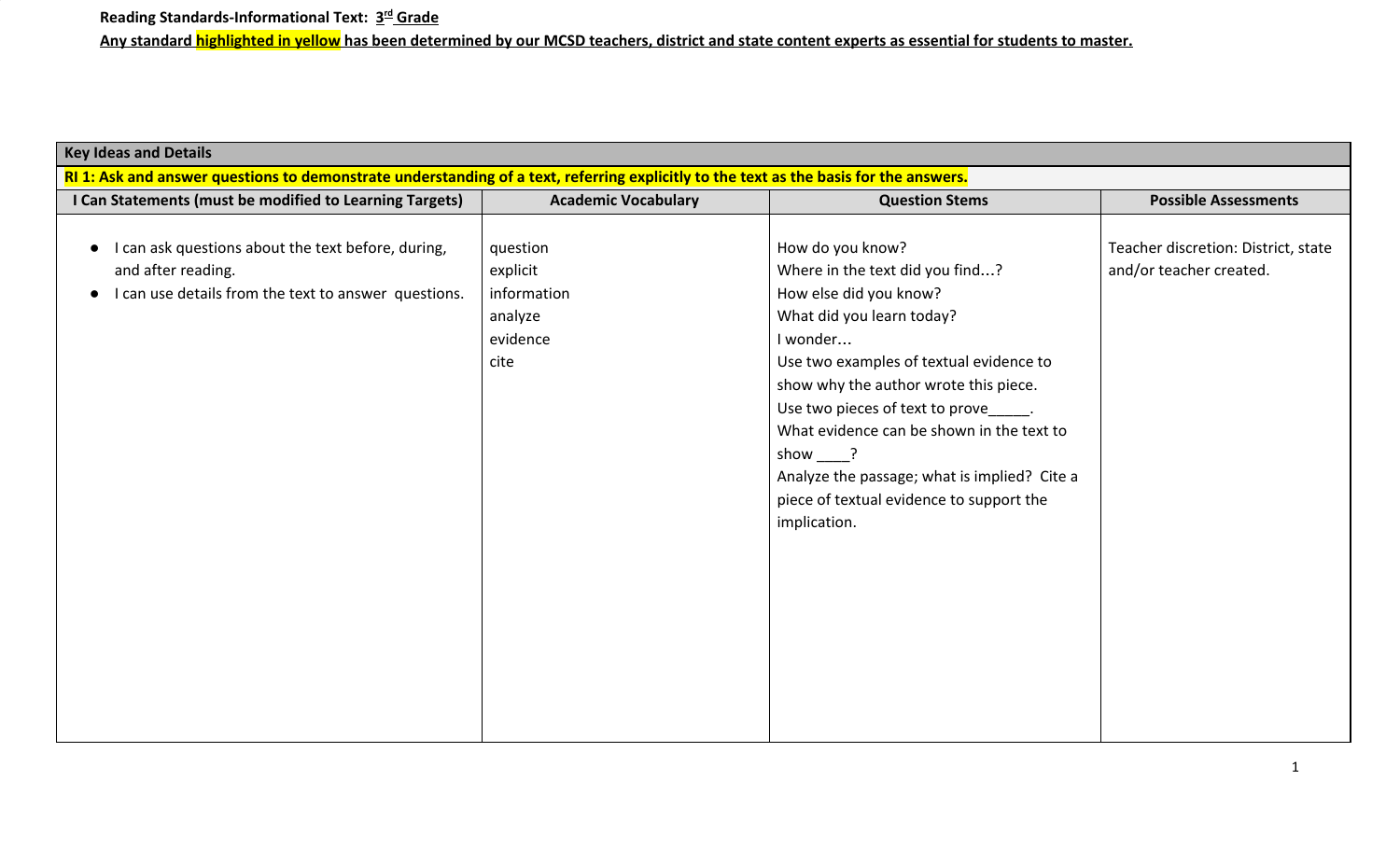| RI 2: Determine the main idea of a text; recount the key details and explain how they support the main idea.                                                                           |                            |                                             |                                     |
|----------------------------------------------------------------------------------------------------------------------------------------------------------------------------------------|----------------------------|---------------------------------------------|-------------------------------------|
| I Can Statements (must be modified to Learning Targets)                                                                                                                                | <b>Academic Vocabulary</b> | <b>Question Stems</b>                       | <b>Possible Assessments</b>         |
|                                                                                                                                                                                        |                            |                                             |                                     |
| can determine the main idea of a text.                                                                                                                                                 | main idea                  | What is most/least important?               | Teacher discretion: District, state |
| I can recount key details.                                                                                                                                                             | key details                | What is the text mostly about?              | and/or teacher created.             |
| I can explain how key details support the main idea.                                                                                                                                   | support                    | What are the key details?                   |                                     |
|                                                                                                                                                                                        | recount                    | How do the details support the main idea?   |                                     |
|                                                                                                                                                                                        |                            |                                             |                                     |
| RI 3: Describe the relationship between a series of historical events, scientific ideas or concepts, or steps in technical procedures in a text, using language that pertains to time, |                            |                                             |                                     |
| sequence, and cause/effect.                                                                                                                                                            |                            |                                             |                                     |
| I Can Statements (must be modified to Learning Targets)                                                                                                                                | <b>Academic Vocabulary</b> | <b>Question Stems</b>                       | <b>Possible Assessments</b>         |
|                                                                                                                                                                                        |                            |                                             |                                     |
| I can put events and processes in order.                                                                                                                                               | sequence                   | What caused?                                | Teacher discretion: District, state |
| I can explain the relationship between events and                                                                                                                                      | cause and effect           | What was the effect of?                     | and/or teacher created.             |
| processes.                                                                                                                                                                             | time order                 | How was the text organized?                 |                                     |
| I can identify how a text is organized (time,                                                                                                                                          | technical procedure        | How does the key idea unfold?               |                                     |
| sequence, or cause and effect).                                                                                                                                                        | event                      | Explain the process of (in order).          |                                     |
|                                                                                                                                                                                        |                            | Describe three details the author uses to   |                                     |
|                                                                                                                                                                                        |                            | show how the key event changes.             |                                     |
|                                                                                                                                                                                        |                            | How did the events in the beginning of the  |                                     |
|                                                                                                                                                                                        |                            | article lead to its conclusion?             |                                     |
|                                                                                                                                                                                        |                            | Where does the author provide an example or |                                     |
|                                                                                                                                                                                        |                            | anecdote to support the development of the  |                                     |
|                                                                                                                                                                                        |                            | key idea?                                   |                                     |
|                                                                                                                                                                                        |                            |                                             |                                     |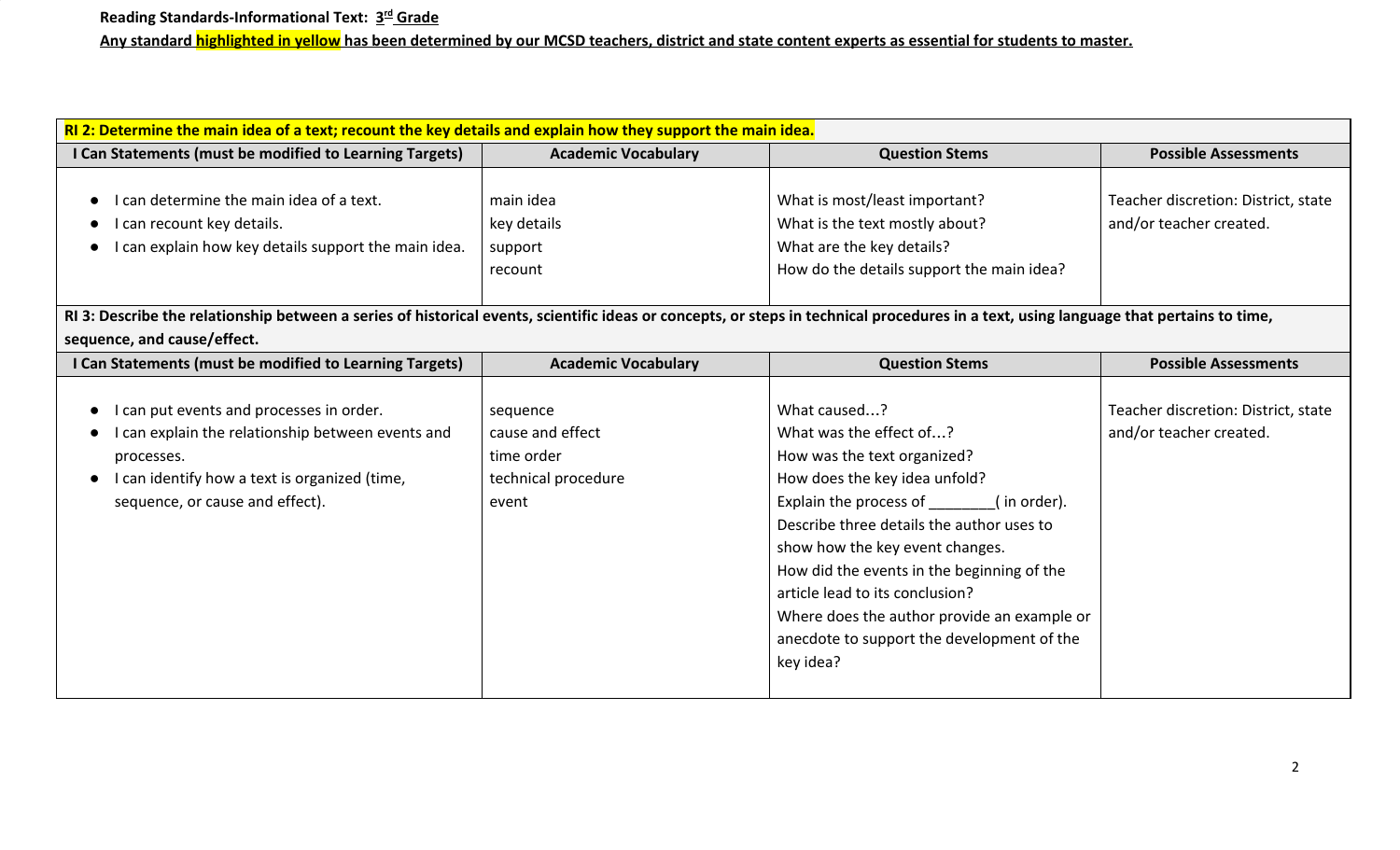| <b>Craft and Structure</b>                                                                                                                                                                                 |                                                                                                                                              |                                                                                                                                                                                                                                                                                                                                          |                                                                |  |  |
|------------------------------------------------------------------------------------------------------------------------------------------------------------------------------------------------------------|----------------------------------------------------------------------------------------------------------------------------------------------|------------------------------------------------------------------------------------------------------------------------------------------------------------------------------------------------------------------------------------------------------------------------------------------------------------------------------------------|----------------------------------------------------------------|--|--|
|                                                                                                                                                                                                            | RI 4: Determine the meaning of general academic and domain-specific words and phrases in a text relevant to a grade 3 topic or subject area. |                                                                                                                                                                                                                                                                                                                                          |                                                                |  |  |
| I Can Statements (must be modified to Learning Targets)                                                                                                                                                    | <b>Academic Vocabulary</b>                                                                                                                   | <b>Question Stems</b>                                                                                                                                                                                                                                                                                                                    | <b>Possible Assessments</b>                                    |  |  |
| I can use known strategies (context clues, roots<br>and affixes, and text features) to determine<br>unknown meaning of words in a text.<br>I can analyze the impact of specific word choice on<br>meaning. | context clues<br>glossary<br>analyze<br>word choice<br>determine                                                                             | What do you think _______ means?<br>What does the word/phrase __ mean in<br>this selection?<br>How does the author use word choice to<br>impact meaning?<br>What clues/strategy did you use to<br>determine the meaning of ?<br>Which words in the passage are tier 3<br>words? What is the meaning of each of<br>these technical terms? | Teacher discretion: District, state<br>and/or teacher created. |  |  |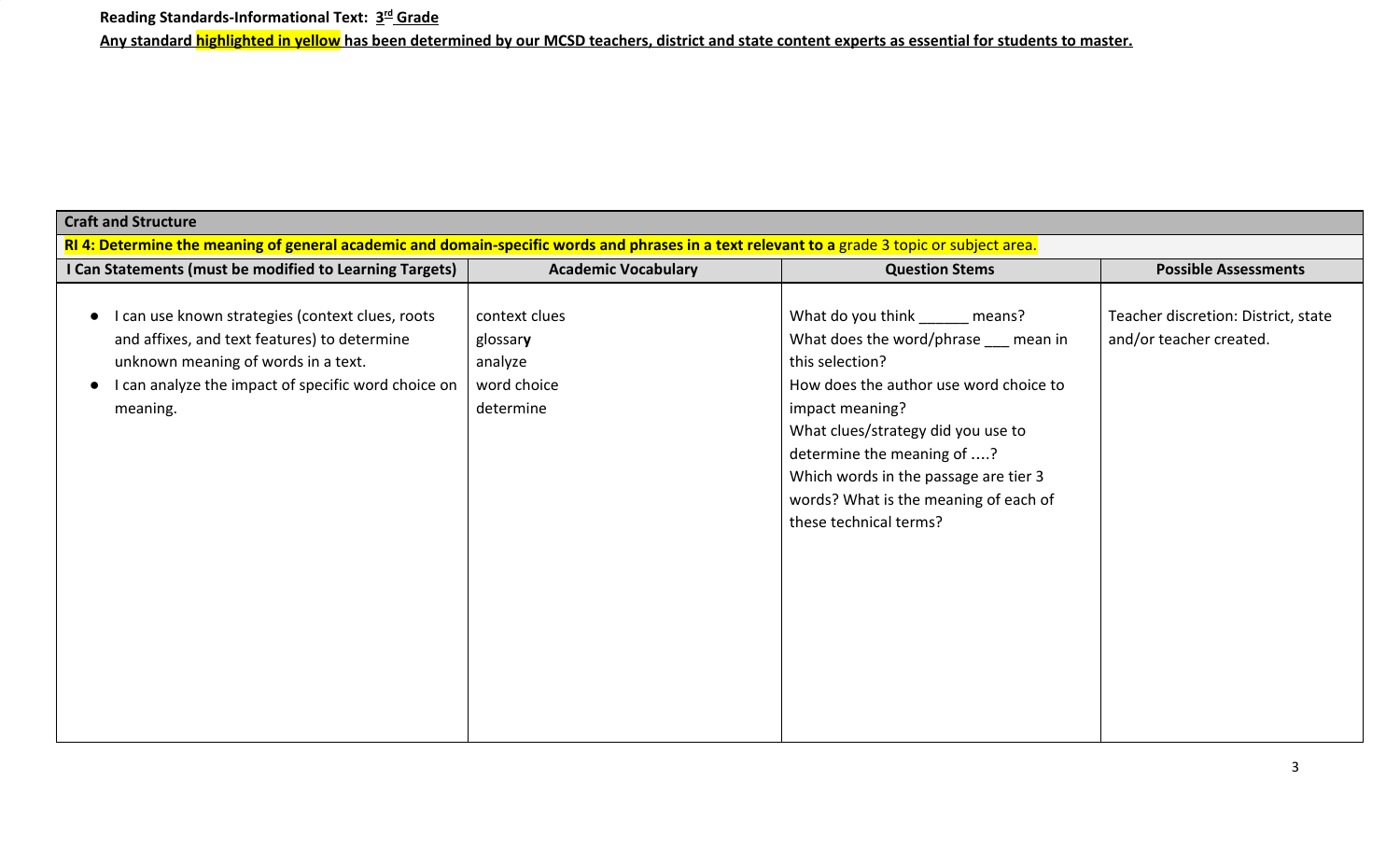| RI 5: Use Text features and search tools (e.g., key words, sidebars, hyperlinks) to locate information relevant to a given topic efficiently. |                                                                                                        |                                                                                                                                                     |                                                                |
|-----------------------------------------------------------------------------------------------------------------------------------------------|--------------------------------------------------------------------------------------------------------|-----------------------------------------------------------------------------------------------------------------------------------------------------|----------------------------------------------------------------|
| I Can Statements (must be modified to Learning Targets)                                                                                       | <b>Academic Vocabulary</b>                                                                             | <b>Question Stems</b>                                                                                                                               | <b>Possible Assessments</b>                                    |
| I can locate information about a topic using text<br>features and/or search tools.                                                            | table of contents<br>index<br>glossary<br>key words<br>hyperlinks<br>sidebars<br>bold print<br>italics | Where can you look for more information<br>about ?<br>Which text feature would be most helpful<br>to?<br>How can I use to find more<br>information? | Teacher discretion: District, state<br>and/or teacher created. |
| RI 6: Distinguish their own point of view from that of the author of a text.                                                                  |                                                                                                        |                                                                                                                                                     |                                                                |
| I Can Statements (must be modified to Learning Targets)                                                                                       | <b>Academic Vocabulary</b>                                                                             | <b>Question Stems</b>                                                                                                                               | <b>Possible Assessments</b>                                    |
| can compare and contrast my point of view with<br>the author's point of view.                                                                 | student point of view<br>author's point of view                                                        | How does the author feel about?<br>How do you feel about?                                                                                           | Teacher discretion: District, state<br>and/or teacher created. |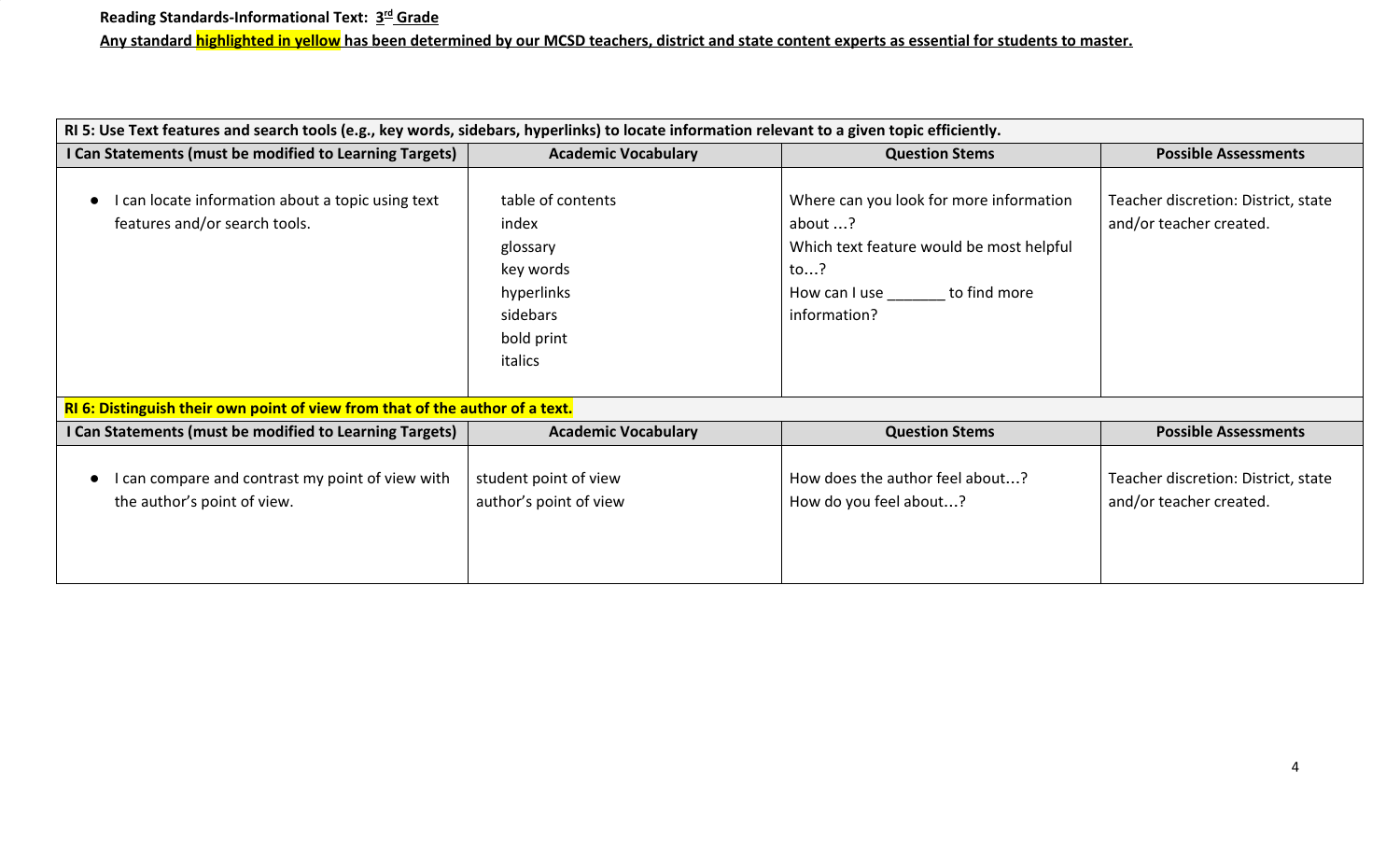# **Integration of Knowledge and Ideas**

**RI 7: Use information gained from illustrations (e.g., maps, photographs) and the words in a text to demonstrate understanding of the text (e.g., where, when, why, and how key events occur).**

| I Can Statements (must be modified to Learning Targets)                                                                                                         | <b>Academic Vocabulary</b> | <b>Question Stems</b>                  | <b>Possible Assessments</b>         |
|-----------------------------------------------------------------------------------------------------------------------------------------------------------------|----------------------------|----------------------------------------|-------------------------------------|
|                                                                                                                                                                 |                            |                                        |                                     |
| I can read text features and use the information to                                                                                                             | maps                       | What information did you get from      | Teacher discretion: District, state |
| demonstrate understanding.                                                                                                                                      | photographs                | (text feature)?                        | and/or teacher created.             |
|                                                                                                                                                                 | chart/graph                | How did you use the information from ? |                                     |
|                                                                                                                                                                 | caption                    | How did the information from           |                                     |
|                                                                                                                                                                 | heading/subheading         | improve your understanding?            |                                     |
|                                                                                                                                                                 | diagrams                   |                                        |                                     |
|                                                                                                                                                                 |                            |                                        |                                     |
| RI 8: Describe the logical connection between particular sentences and paragraphs in a text (e.g., comparison, cause/effect, first/second/third in a sequence). |                            |                                        |                                     |
| I Can Statements (must be modified to Learning Targets)                                                                                                         | <b>Academic Vocabulary</b> | <b>Question Stems</b>                  | <b>Possible Assessments</b>         |
|                                                                                                                                                                 |                            |                                        |                                     |
| I can describe the connection between sentences                                                                                                                 | time order words           | What is the connection between these   | Teacher discretion: District, state |
| and paragraphs that show cause and effect.                                                                                                                      | transition words           | two paragraphs/sentences?              | and/or teacher created.             |
| I can describe the connection between sentences                                                                                                                 | cause/effect               | What clues helped you determine the    |                                     |
| and paragraphs that show sequencing.                                                                                                                            | sequence                   | connection?                            |                                     |
| I can describe the connection between sentences                                                                                                                 | compare/contrast           |                                        |                                     |
| and paragraphs that compare/contrast.                                                                                                                           | logical                    |                                        |                                     |
|                                                                                                                                                                 |                            |                                        |                                     |
|                                                                                                                                                                 |                            |                                        |                                     |
|                                                                                                                                                                 |                            |                                        |                                     |
|                                                                                                                                                                 |                            |                                        |                                     |
|                                                                                                                                                                 |                            |                                        |                                     |
|                                                                                                                                                                 |                            |                                        |                                     |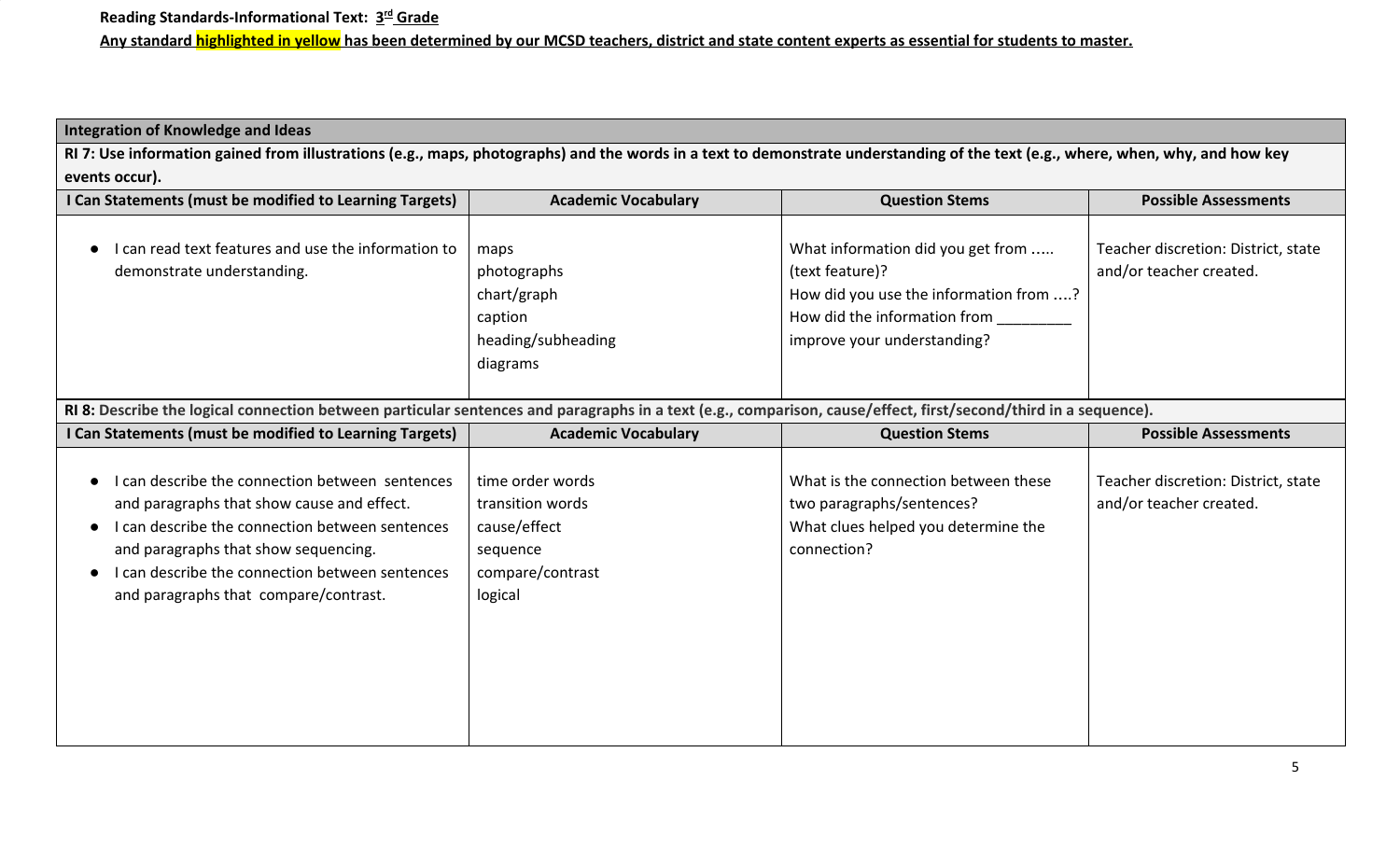| RI 9: Compare and contrast the most important points and key details presented in two texts on the same topic. |                                                 |                                                                                                               |                                                                |  |
|----------------------------------------------------------------------------------------------------------------|-------------------------------------------------|---------------------------------------------------------------------------------------------------------------|----------------------------------------------------------------|--|
| I Can Statements (must be modified to Learning Targets)                                                        | <b>Academic Vocabulary</b>                      | <b>Question Stems</b>                                                                                         | <b>Possible Assessments</b>                                    |  |
| I can compare and contrast two texts on the same<br>topic.                                                     | compare<br>contrast<br>main idea<br>key details | What are the facts and details of each<br>text?<br>How are the texts similar?<br>How are the texts different? | Teacher discretion: District, state<br>and/or teacher created. |  |

| <b>Range of Reading and Level of Text Complexity</b>                                                                                                                                     |                                                                                                                                   |                                                                                                                                                                                                                                                                           |                                                                |  |  |
|------------------------------------------------------------------------------------------------------------------------------------------------------------------------------------------|-----------------------------------------------------------------------------------------------------------------------------------|---------------------------------------------------------------------------------------------------------------------------------------------------------------------------------------------------------------------------------------------------------------------------|----------------------------------------------------------------|--|--|
| RI 10: By the end of the year, read and comprehend informational texts, including history/social studies, science and technical texts, at the high end of the grades 2-3 text complexity |                                                                                                                                   |                                                                                                                                                                                                                                                                           |                                                                |  |  |
| band independently and proficiently. Recognize and begin to read documents written in cursive.                                                                                           |                                                                                                                                   |                                                                                                                                                                                                                                                                           |                                                                |  |  |
| I Can Statements (must be modified to Learning Targets)                                                                                                                                  | <b>Academic Vocabulary</b><br><b>Possible Assessments</b><br><b>Question Stems</b>                                                |                                                                                                                                                                                                                                                                           |                                                                |  |  |
| can read and comprehend a variety of grade level<br>informational text.<br>I can recognize and begin to read cursive.                                                                    | comprehension<br>fluency<br>informational text<br>proficient<br>text complexity<br>informational text<br>nonfiction<br>proficient | How did you choose which nonfiction text to<br>read?<br>What strategies should you use to<br>comprehend a complex text?<br>What strategies will you use to be sure you<br>can read and comprehend this text?<br>How do you monitor your own<br>comprehension as you read? | Teacher discretion: District, state<br>and/or teacher created. |  |  |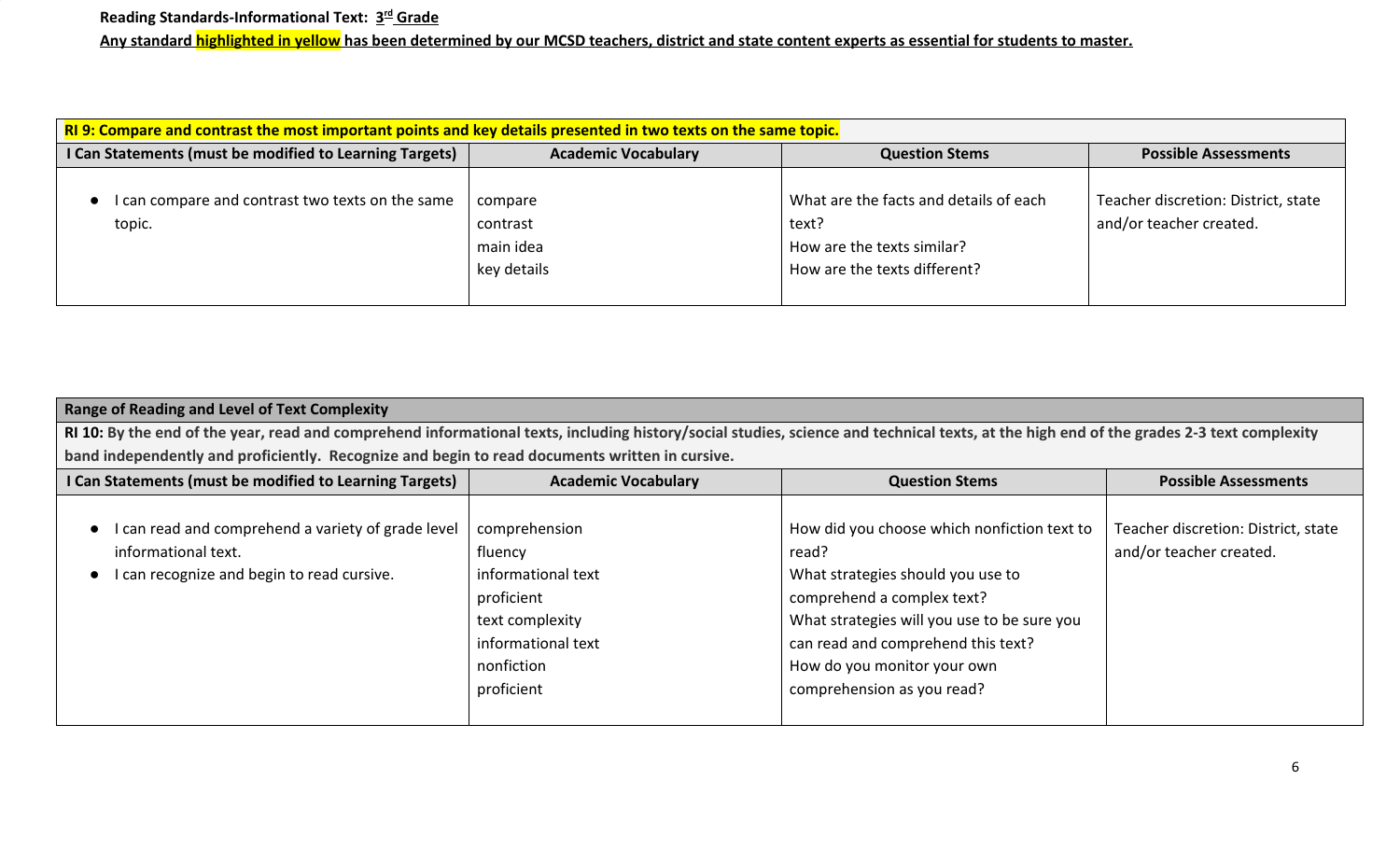Reading Standards-Informational Text: 3<sup>rd</sup> Grade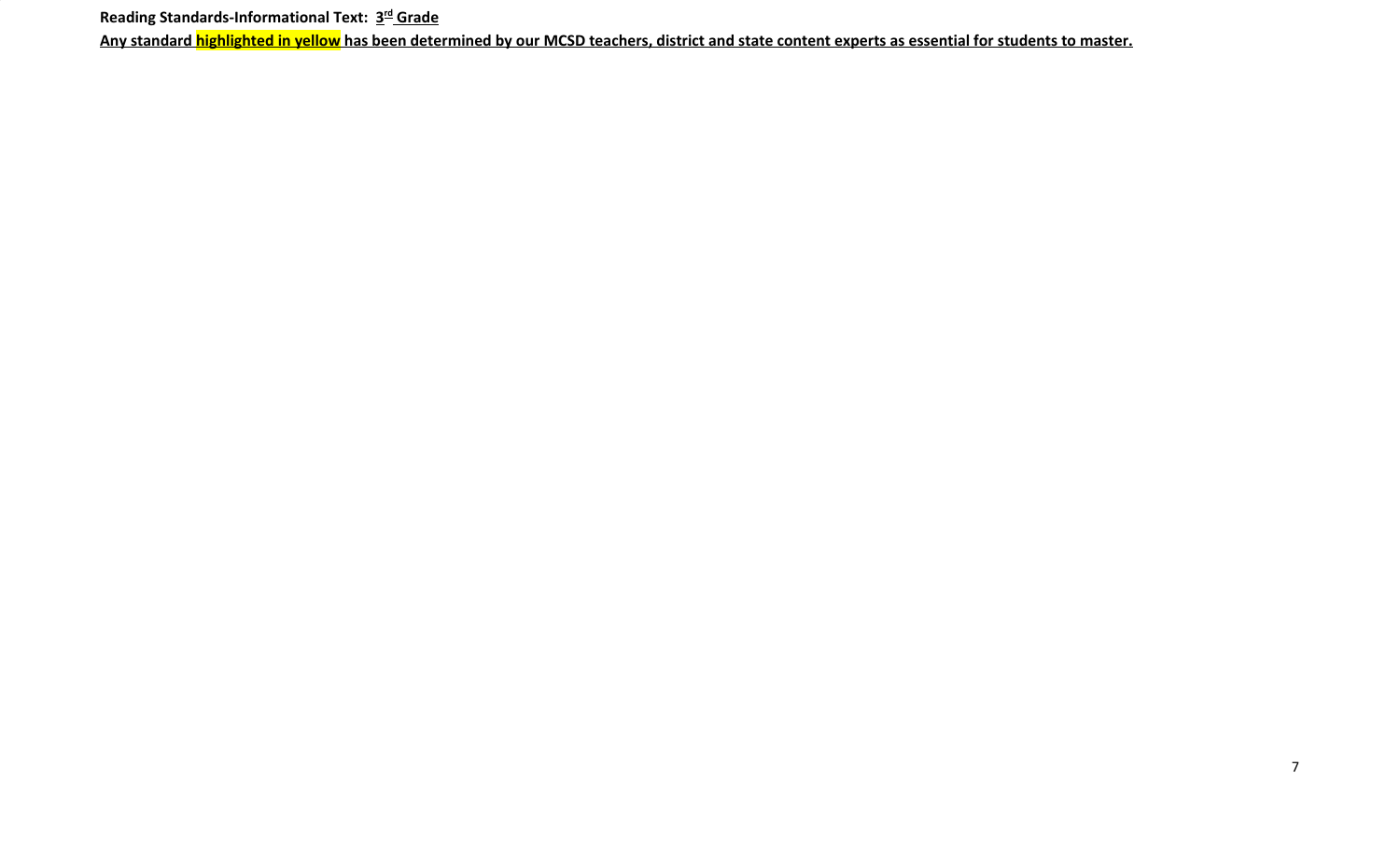| <b>Key Ideas and Details</b>                                                                                                                                                               |                            |                                               |                                     |
|--------------------------------------------------------------------------------------------------------------------------------------------------------------------------------------------|----------------------------|-----------------------------------------------|-------------------------------------|
| RL 1: Ask and answer questions to demonstrate understanding of a text, referring explicitly to the text as the basis for the answers.                                                      |                            |                                               |                                     |
| I Can Statements (must be modified to Learning Targets)                                                                                                                                    | <b>Academic Vocabulary</b> | <b>Question Stems</b>                         | <b>Possible Assessments</b>         |
|                                                                                                                                                                                            |                            |                                               |                                     |
| I can ask and answer questions to demonstrate<br>$\bullet$                                                                                                                                 | ask questions              | Where did you find this in the text?          | Teacher discretion: District, state |
| understanding of the text                                                                                                                                                                  | answer questions           | What details/information in the text help you | and/or teacher created.             |
| I can use key details and examples from the text to<br>$\bullet$                                                                                                                           | demonstrate                | $\dots$ ?                                     |                                     |
| answer questions to demonstrate understanding.                                                                                                                                             | understanding              | What questions do you still have?             |                                     |
|                                                                                                                                                                                            | refer                      | Use an example of textual evidence to show    |                                     |
|                                                                                                                                                                                            | explicitly                 | why the author wrote this.                    |                                     |
|                                                                                                                                                                                            | analyze                    | Which of the following quotes would most      |                                     |
|                                                                                                                                                                                            | cite                       | strongly support the main idea?               |                                     |
|                                                                                                                                                                                            | evidence                   | What conclusion can you draw from this text?  |                                     |
|                                                                                                                                                                                            | details                    | Give an example of an inference you can       |                                     |
|                                                                                                                                                                                            | explain                    | make from the story, support it with evidence |                                     |
|                                                                                                                                                                                            |                            | from the text.                                |                                     |
| RL 2: Recount stories, including fables, folktales, and myths from diverse cultures; determine the central message, lesson, or moral and explain how it is conveyed through key details in |                            |                                               |                                     |
| the text.                                                                                                                                                                                  |                            |                                               |                                     |
| I Can Statements (must be modified to Learning Targets)                                                                                                                                    | <b>Academic Vocabulary</b> | <b>Question Stems</b>                         | <b>Possible Assessments</b>         |
|                                                                                                                                                                                            |                            |                                               |                                     |
| I can retell the story.<br>$\bullet$                                                                                                                                                       | folk tale                  | What is the lesson/moral of the story?        | Teacher discretion: District, state |
| I can use key details from the text to identify the                                                                                                                                        | fable                      | How was the lesson/message learned?           | and/or teacher created.             |
| message/lesson/ moral in the story.                                                                                                                                                        | myth                       |                                               |                                     |
|                                                                                                                                                                                            | lesson/moral               |                                               |                                     |
|                                                                                                                                                                                            |                            |                                               |                                     |
| RL 3: Describe characters in a story (e.g., their traits, motivations or feelings) and explain how their actions contribute to the sequence of events.                                     |                            |                                               |                                     |
| I Can Statements (must be modified to Learning Targets)                                                                                                                                    | <b>Academic Vocabulary</b> | <b>Question Stems</b>                         | <b>Possible Assessments</b>         |
|                                                                                                                                                                                            |                            |                                               |                                     |
| I can describe the character's traits, feelings, or                                                                                                                                        | character traits           | Who are the characters in the story?          | Teacher discretion: District, state |
| motivations in the story.                                                                                                                                                                  | character motivations      | What do the characters do in the story?       | and/or teacher created.             |
| I can explain how the character's actions in the                                                                                                                                           |                            | Why/how do they do it?                        |                                     |
| beginning, middle, and end of the story contribute                                                                                                                                         |                            | How/why do the characters change from the     |                                     |
| to the sequence of events.                                                                                                                                                                 |                            | beginning of the story to the end?            |                                     |
|                                                                                                                                                                                            |                            | How did their actions change the story?       |                                     |
|                                                                                                                                                                                            |                            | What evidence is in the text that supports    |                                     |

| sments                            |  |
|-----------------------------------|--|
| District, state<br>ted.           |  |
|                                   |  |
|                                   |  |
| <mark>key details in</mark>       |  |
|                                   |  |
| sments                            |  |
| District, state<br>ted.           |  |
|                                   |  |
|                                   |  |
|                                   |  |
| sments<br>District, state<br>ted. |  |
|                                   |  |
|                                   |  |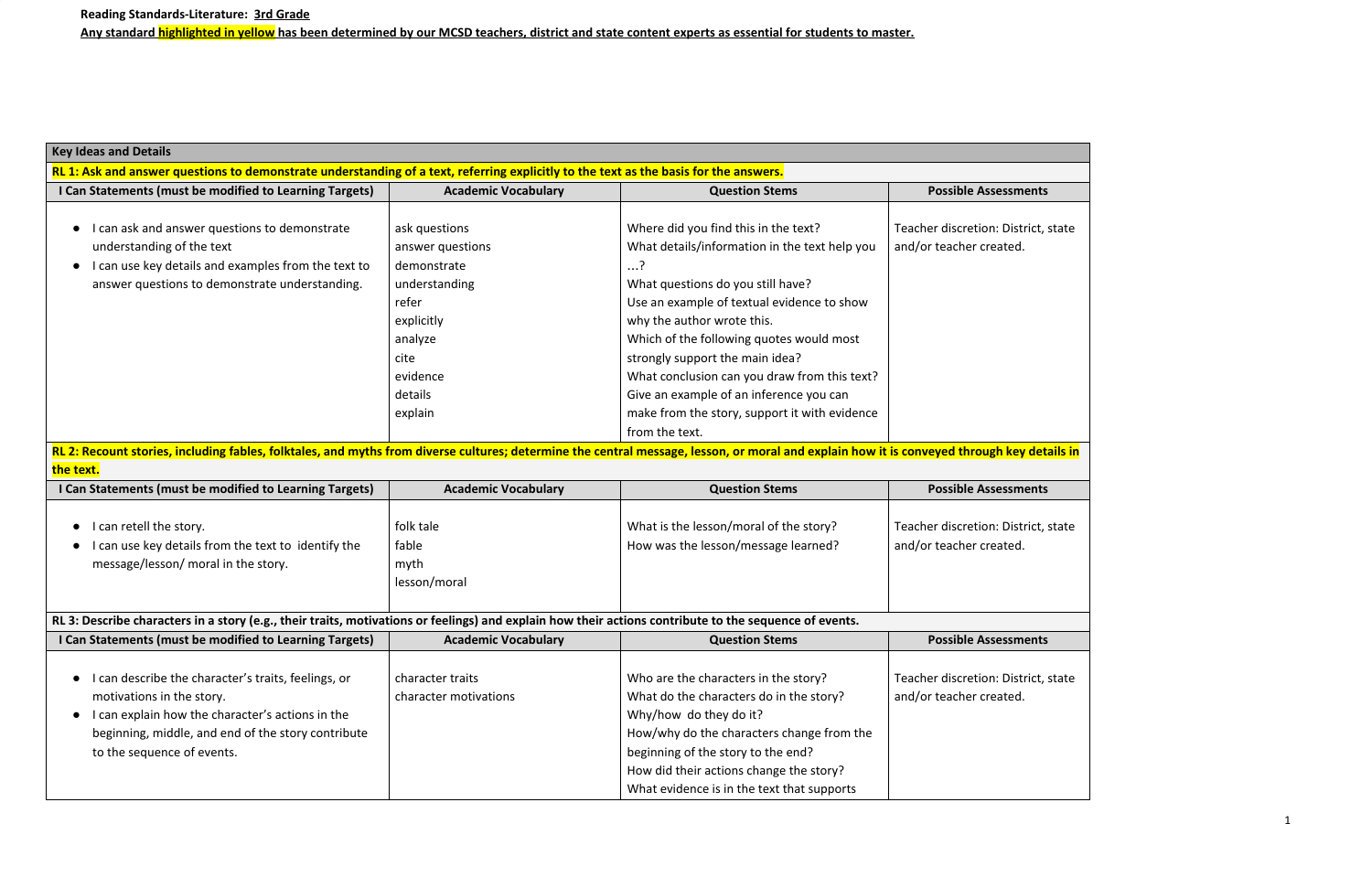|  | that trait?                          |  |
|--|--------------------------------------|--|
|  | How do you know what the character ( |  |
|  | wants, feels, needs etc.)            |  |

| <b>Craft and Structure</b>                                                                                                                                                             |                                                                                                           |                                                                                                                                                                                                                                                                                                                                                                                                                                                                                                                                                                   |                                                             |  |
|----------------------------------------------------------------------------------------------------------------------------------------------------------------------------------------|-----------------------------------------------------------------------------------------------------------|-------------------------------------------------------------------------------------------------------------------------------------------------------------------------------------------------------------------------------------------------------------------------------------------------------------------------------------------------------------------------------------------------------------------------------------------------------------------------------------------------------------------------------------------------------------------|-------------------------------------------------------------|--|
| RL 4: Determine the meaning of words and phrases as they are used in a text, distinguishing literal from nonliteral language.                                                          |                                                                                                           |                                                                                                                                                                                                                                                                                                                                                                                                                                                                                                                                                                   |                                                             |  |
| I Can Statements (must be modified to Learning Targets)                                                                                                                                | <b>Academic Vocabulary</b>                                                                                | <b>Question Stems</b>                                                                                                                                                                                                                                                                                                                                                                                                                                                                                                                                             | <b>Possible Assessments</b>                                 |  |
| I can explain the meaning of words or phrases as<br>$\bullet$<br>they are used in the text.<br>I can tell the difference between literal and<br>$\bullet$<br>nonliteral words/phrases. | literal language<br>nonliteral language<br>distinguish<br>figurative language<br>point of view<br>phrases | What does that word or phrase really mean<br>in this story?<br>What is another way we could say that?<br>How is it used in the context?<br>What does the word/phrase ___ mean in<br>this selection? Is there a feeling or emotion<br>associated with the word?<br>Which of the following synonyms is closest<br>in meaning to the word ?<br>How did the author use work choice to<br>impact meaning?<br>What is the tone of the passage?<br>What kind of figurative language is being<br>used in paragraph ___? How does it affect<br>the meaning of the passage? | Teacher discretion: District, st<br>and/or teacher created. |  |

listrict, state ed.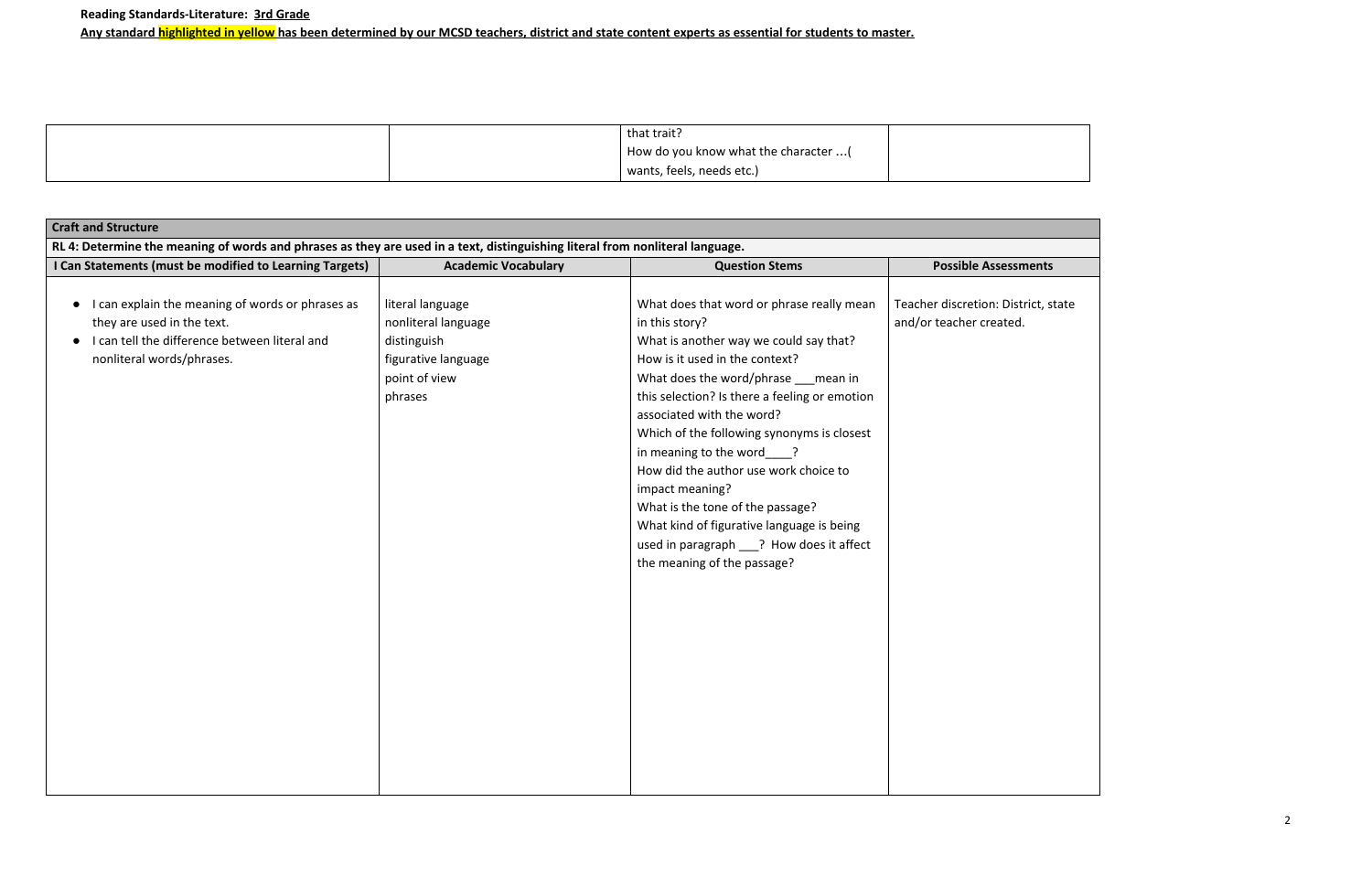RL 5: Refer to parts of stories, dramas, and poems when writing or speaking about a text, using terms such as chapter, scene, and stanza; describe how each successive part **earlier sections.**

| I Can Statements (must be modified to Learning Targets)                                                                                                                                           | <b>Academic Vocabulary</b> | <b>Question Stems</b>                                                                                                                                                 | <b>Possible Assessments</b>                                    |
|---------------------------------------------------------------------------------------------------------------------------------------------------------------------------------------------------|----------------------------|-----------------------------------------------------------------------------------------------------------------------------------------------------------------------|----------------------------------------------------------------|
| I can use parts of a text to write or tell the<br>sequence.<br>I can explain why the sequence is important to the<br>text.<br>can use terms like chapter, scene, and stanza in<br>my explanation. | chapter<br>scene<br>stanza | Why did it happen in that order?<br>How is that (chapter, scene, stanza)<br>important to the story?<br>Would changing the order of the events,<br>change the meaning? | Teacher discretion: District, state<br>and/or teacher created. |
| RL 6: Distinguish their own point of view from that of the narrator or those of the characters.                                                                                                   |                            |                                                                                                                                                                       |                                                                |

| I Can Statements (must be modified to Learning Targets)                                                                                                   | <b>Academic Vocabulary</b> | <b>Question Stems</b>                                                                                                                                                                                                                | <b>Possible Assessments</b>                                    |
|-----------------------------------------------------------------------------------------------------------------------------------------------------------|----------------------------|--------------------------------------------------------------------------------------------------------------------------------------------------------------------------------------------------------------------------------------|----------------------------------------------------------------|
| I can identify various points of view in a text.<br>I can share my point of view.<br>I can explain the similarities/differences in the<br>points of view. | point of view<br>narrator  | What is the main character's point of view?<br>What is another character's point of view?<br>What is your point of view?<br>How is one point of view the same or<br>different from another?<br>What is the narrator's point of view? | Teacher discretion: District, state<br>and/or teacher created. |

| Integration of Knowledge and Ideas                                                                                                                                                    |                              |                                                                                                                                                                                                             |                                                                |
|---------------------------------------------------------------------------------------------------------------------------------------------------------------------------------------|------------------------------|-------------------------------------------------------------------------------------------------------------------------------------------------------------------------------------------------------------|----------------------------------------------------------------|
| RL 7: Explain how specific aspects of a text's illustrations contribute to what is conveyed by the words in a story (e.g., create mood, emphasize aspects of a character or setting). |                              |                                                                                                                                                                                                             |                                                                |
| I Can Statements (must be modified to Learning Targets)                                                                                                                               | <b>Academic Vocabulary</b>   | <b>Question Stems</b>                                                                                                                                                                                       | <b>Possible Assessments</b>                                    |
| I can explain how the illustrations contribute to<br>the mood of the story.<br>I can explain how the illustrations are used to<br>portray the characters or setting.                  | mood<br>emphasize<br>aspects | How do the illustrations contribute to the<br>mood of the story?<br>What do the illustrations tell you about the<br>character? the setting?<br>How or why are these illustrations<br>important to the text? | Teacher discretion: District, state<br>and/or teacher created. |
| RL 8: (Not applicable to literature)                                                                                                                                                  |                              |                                                                                                                                                                                                             |                                                                |

| t builds on     |
|-----------------|
| essments        |
|                 |
| District, state |
| ted.            |
|                 |
|                 |
|                 |
|                 |
|                 |
|                 |
|                 |
|                 |
| essments        |
|                 |
| District, state |
| ted.            |
|                 |
|                 |
|                 |
|                 |
|                 |
|                 |
| ting).          |
| :cmantc         |
|                 |
| District, state |
| ted.            |
|                 |
|                 |
|                 |
|                 |
|                 |
|                 |
|                 |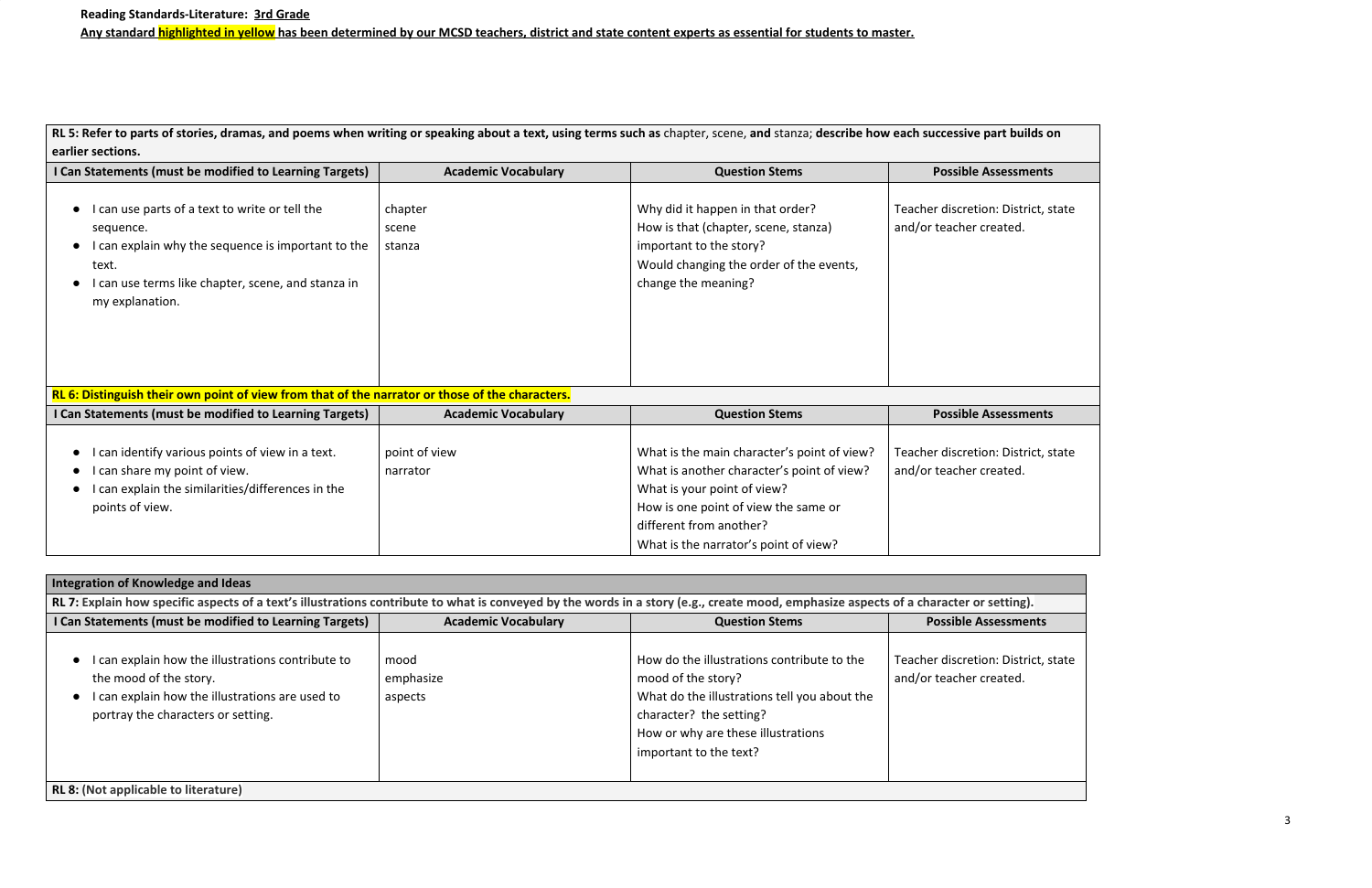| RL 9: Compare and contrast the themes, settings, and plots of stories written by the same author about the same or similar characters (e.g., in books from a series). |                            |                                                                             |                                                          |
|-----------------------------------------------------------------------------------------------------------------------------------------------------------------------|----------------------------|-----------------------------------------------------------------------------|----------------------------------------------------------|
| I Can Statements (must be modified to Learning Targets)                                                                                                               | <b>Academic Vocabulary</b> | <b>Question Stems</b>                                                       | <b>Possible Assessments</b>                              |
| I can compare/contrast the theme, setting, and<br>plot in two different stories by the same author.                                                                   | theme<br>plot<br>setting   | How is the theme, setting, or plot<br>similar/different in the two stories? | Teacher discretion: District,<br>and/or teacher created. |

| <b>Range of Reading and Level of Text Complexity</b>                                                                                                                           |                                                                                                         |                                                                                                                                                                                                                                        |                                                            |  |  |
|--------------------------------------------------------------------------------------------------------------------------------------------------------------------------------|---------------------------------------------------------------------------------------------------------|----------------------------------------------------------------------------------------------------------------------------------------------------------------------------------------------------------------------------------------|------------------------------------------------------------|--|--|
| RL 10: By the end of the year, read and comprehend literature, including stories, dramas, and poetry, at the high end of the grades 2-3 text complexity band independently and |                                                                                                         |                                                                                                                                                                                                                                        |                                                            |  |  |
| proficiently. Recognize and begin to read documents written in cursive.                                                                                                        |                                                                                                         |                                                                                                                                                                                                                                        |                                                            |  |  |
| I Can Statements (must be modified to Learning Targets)                                                                                                                        | <b>Academic Vocabulary</b>                                                                              | <b>Question Stems</b>                                                                                                                                                                                                                  | <b>Possible Assessments</b>                                |  |  |
| can read a grade level text proficiently.<br>can understand the grade level texts I read.<br>I can read cursive writing.                                                       | literature<br>drama<br>poetry<br>comprehend<br>complex text<br>proficient<br>fluency<br>text complexity | How should you choose literary texts to<br>read?<br>What strategies should you use to read a<br>complex text?<br>How do you monitor your own<br>comprehension as you read?<br>What steps are involved in the close reading<br>of text? | Teacher discretion: District, s<br>and/or teacher created. |  |  |

istrict, state ed.

District, state ated.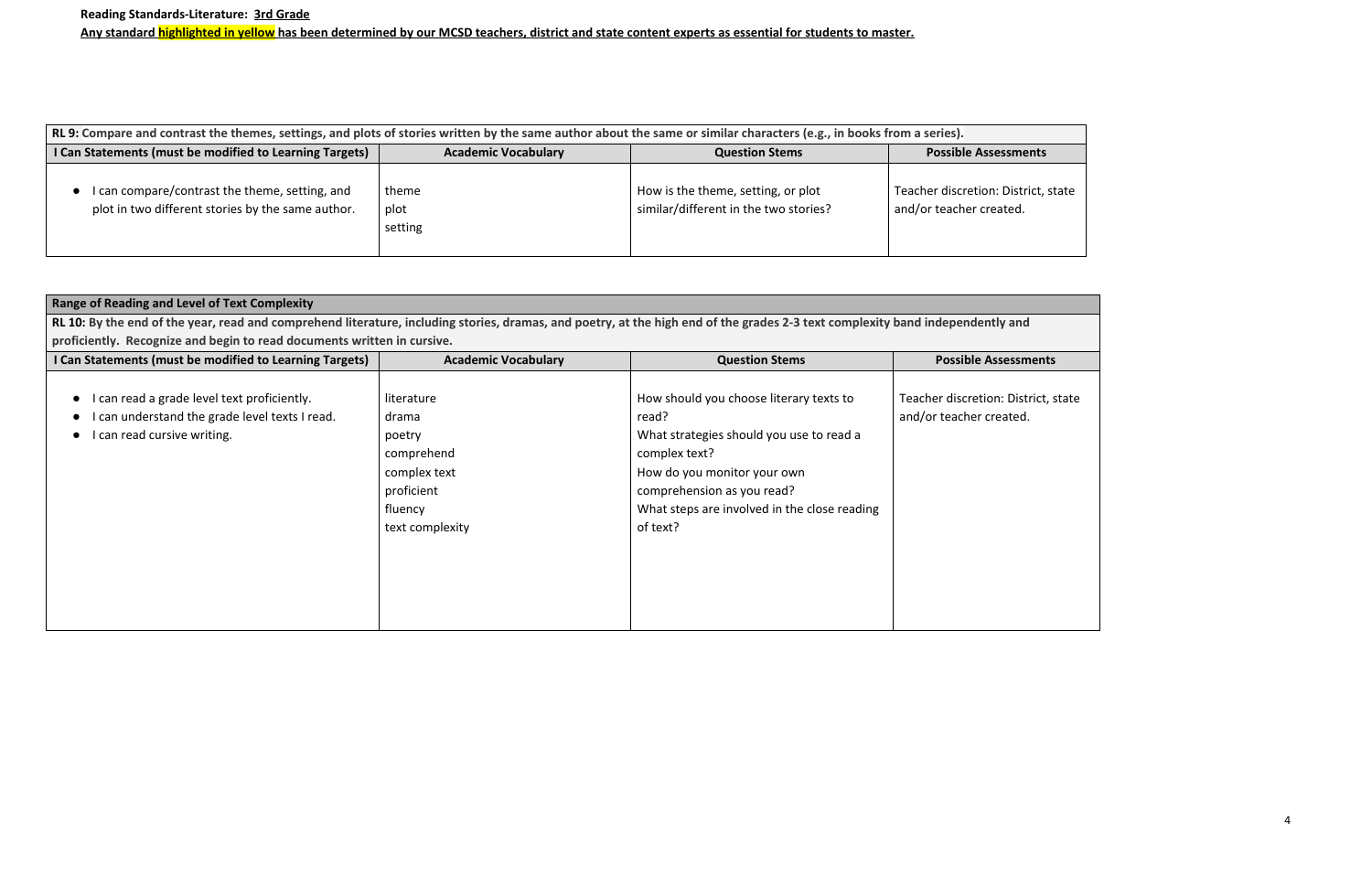**Writing Standards: Grade 3**

**Any standard highlighted in yellow has been determined by our MCSD teachers, district and state content experts as essential for students to master.**

### **Text Types and Purposes**

**W 1: Write opinion pieces on topics or texts, supporting a point of view with reasons.**

- a. Introduce the topic or text they are writing about, state an opinion, and create an organizational structure that lists reasons.
- b. Provide reasons that support the opinion.
- c. Use linking words and phrases (*e.g., because, therefore, since, for example*) to connect opinion and reasons.
- d. Provide a concluding statement or section.

| I Can Statements (must be modified to Learning Targets)                                                                                                                                          | <b>Academic Vocabulary</b>                                                                             | <b>Question Stems</b>                                                                                                                                                                          | <b>Possible Assessments</b>                                    |
|--------------------------------------------------------------------------------------------------------------------------------------------------------------------------------------------------|--------------------------------------------------------------------------------------------------------|------------------------------------------------------------------------------------------------------------------------------------------------------------------------------------------------|----------------------------------------------------------------|
| I can write an opinion.<br>$\bullet$<br>I can provide reasons that support the opinion.<br>I can connect my opinion and reasons using linking<br>words.<br>I can provide a concluding statement. | introduce<br>topic<br>opinion<br>organizational<br>structure<br>linking words<br>conclude<br>statement | How do I feel about?<br>How does this benefit or harm?<br>What experiences have caused me to think<br>this way?<br>Why is this the best possible opinion?<br>How can you defend your thinking? | Teacher discretion: District, state<br>and/or teacher created. |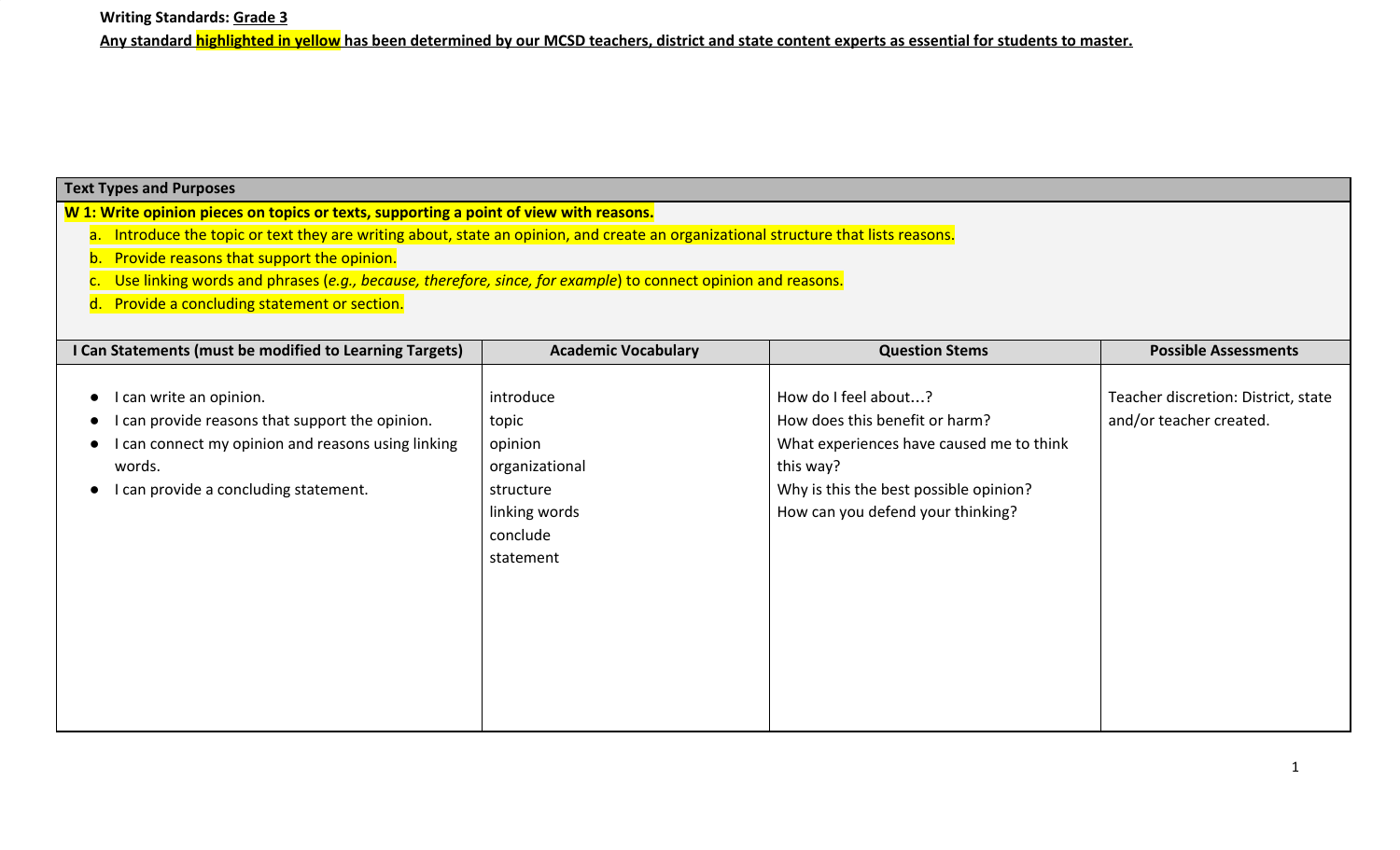## **W 2: Write informative/explanatory texts to examine a topic and convey ideas and information clearly.**

- a. Introduce a topic and group related information together; include illustrations when useful to aiding comprehension.
- b. Develop the topic with facts, definitions and details.
- c. Use linking words and phrases ( e.g., *also, another, and, more, but*) to connect ideas within categories of information.
- d. Provide a concluding statement or section.

| I Can Statements (must be modified to Learning Targets)                                                                                                                                                                                                                                                | <b>Academic Vocabulary</b>                                                                                                                                           | <b>Question Stems</b>                                                                                                                                                                                                                                                                                                                                        | <b>Possible Assessments</b>                                    |
|--------------------------------------------------------------------------------------------------------------------------------------------------------------------------------------------------------------------------------------------------------------------------------------------------------|----------------------------------------------------------------------------------------------------------------------------------------------------------------------|--------------------------------------------------------------------------------------------------------------------------------------------------------------------------------------------------------------------------------------------------------------------------------------------------------------------------------------------------------------|----------------------------------------------------------------|
| I can write informative/explanatory texts to share<br>$\bullet$<br>ideas and information.<br>I can use information related to the topic to aid<br>$\bullet$<br>comprehension.<br>I can connect facts and details using linking words.<br>$\bullet$<br>can provide a concluding statement.<br>$\bullet$ | informative/explanatory texts<br>examine<br>topic<br>convey<br>related<br>comprehension<br>facts<br>definitions<br>details<br>linking words<br>conclude<br>statement | How do you know?<br>What did you learn from the reading?<br>What facts are important?<br>What details should people know about?<br>What is your topic?<br>Are you writing to inform or explain?<br>What words will you use to connect your<br>ideas?<br>How will you introduce the topic to the reader<br>What is a logical way to conclude your<br>writing? | Teacher discretion: District, state<br>and/or teacher created. |
|                                                                                                                                                                                                                                                                                                        |                                                                                                                                                                      |                                                                                                                                                                                                                                                                                                                                                              |                                                                |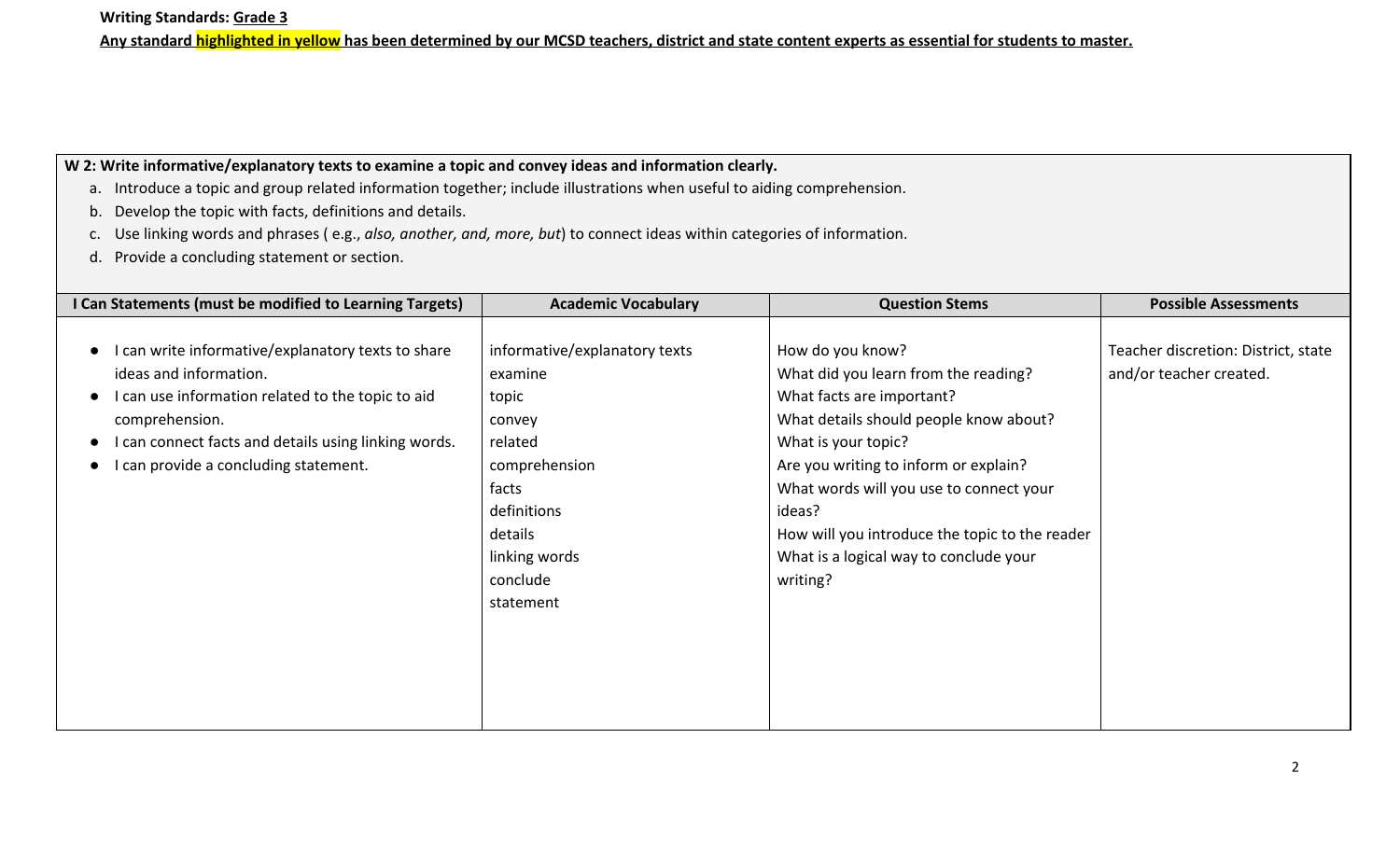**Writing Standards: Grade 3**

**Any standard highlighted in yellow has been determined by our MCSD teachers, district and state content experts as essential for students to master.**

## **W 3: Write narratives to develop real or imagined experiences or events using effective technique, descriptive details, and clear event sequences.**

a. Establish a situation and introduce a narrator and/or characters; organize an event sequence that unfolds naturally.

b. Use dialogue and descriptions of actions, thoughts, and feelings to develop experiences and events or show the response of characters to situations.

c. Use temporal words and phrases to signal event order.

d. Provide a sense of closure.

| I Can Statements (must be modified to Learning Targets)                                                                                                                                                                                                                        | <b>Academic Vocabulary</b>                                                                                     | <b>Question Stems</b>                                                                                                                                                                                                                               | <b>Possible Assessments</b>                                    |
|--------------------------------------------------------------------------------------------------------------------------------------------------------------------------------------------------------------------------------------------------------------------------------|----------------------------------------------------------------------------------------------------------------|-----------------------------------------------------------------------------------------------------------------------------------------------------------------------------------------------------------------------------------------------------|----------------------------------------------------------------|
| I can write a narrative using real or imagined<br>$\bullet$<br>experiences or events.<br>I can include dialogue.<br>$\bullet$<br>I can use descriptive details.<br>I can write clear event sequences with temporal<br>$\bullet$<br>words.<br>I can provide a sense of closure. | narratives<br>real or imagined experiences<br>techniques<br>event sequences<br>unfold<br>naturally<br>dialogue | What actions, thoughts or feelings do my<br>characters have?<br>Where does my story take place and does it<br>change?<br>What words signal a sequence of events?<br>Which character tells the story?<br>What dialogue supports character's actions, | Teacher discretion: District, state<br>and/or teacher created. |
|                                                                                                                                                                                                                                                                                | temporal words                                                                                                 | thoughts or feelings?                                                                                                                                                                                                                               |                                                                |
|                                                                                                                                                                                                                                                                                | closure                                                                                                        |                                                                                                                                                                                                                                                     |                                                                |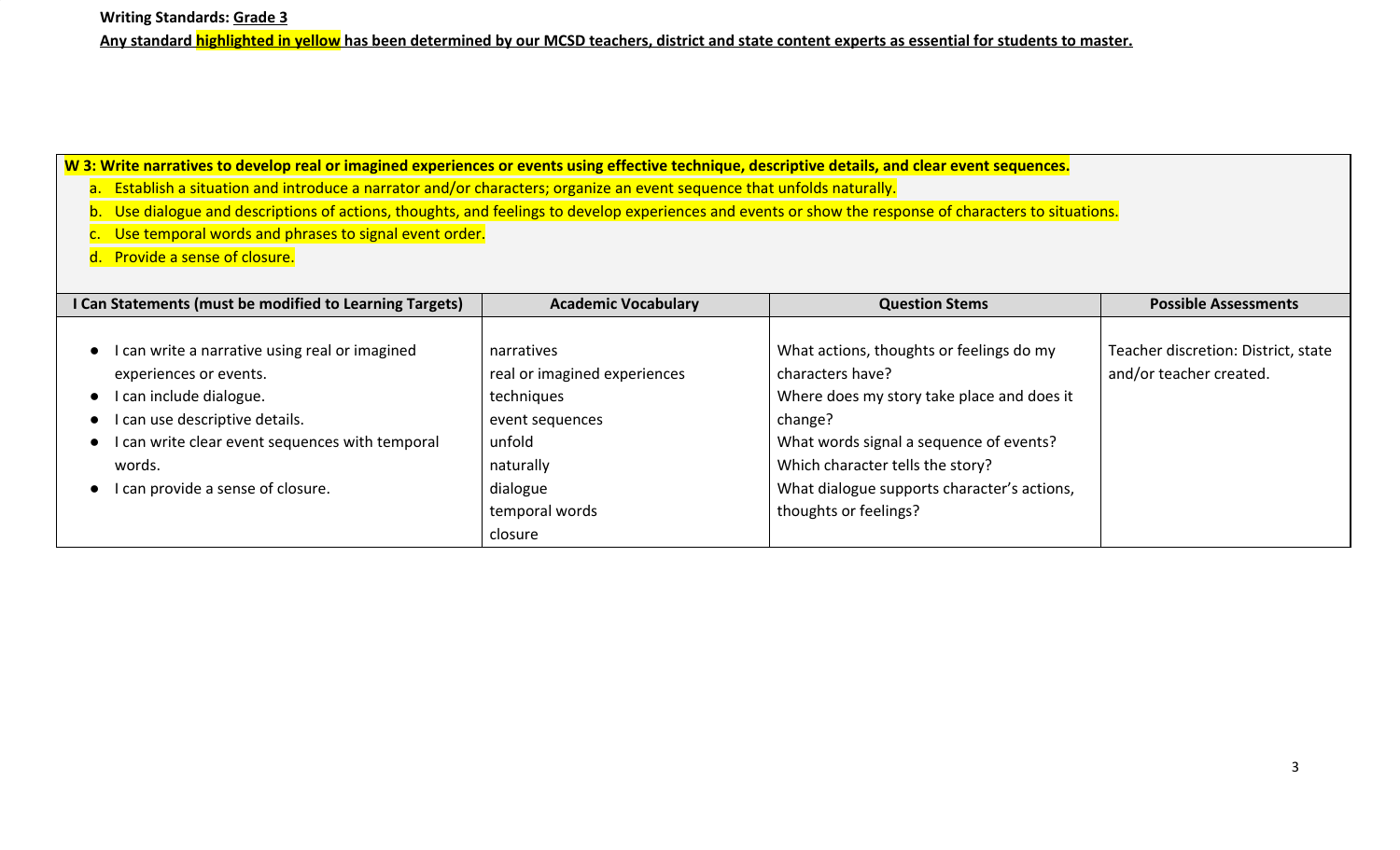## **Production and Distribution of Writing**

**W 4: With guidance and support from adults, produce writing in which the development and organization are appropriate to task and purpose. (Grade-specific expectations for writing types are defined in standards 1-3 above.)**

| I Can Statements (must be modified to Learning Targets)                                                                                                                        | <b>Academic Vocabulary</b>                     | <b>Question Stems</b>                                                                                                                                                                                                 | <b>Possible Assessments</b>                                    |
|--------------------------------------------------------------------------------------------------------------------------------------------------------------------------------|------------------------------------------------|-----------------------------------------------------------------------------------------------------------------------------------------------------------------------------------------------------------------------|----------------------------------------------------------------|
| I can produce writing specific to the task and<br>purpose (e.g. respond to prompt).                                                                                            | task<br>purpose<br>development<br>organization | Do I understand my purpose for writing?<br>Who is interested in this information?<br>Do I have an opinion about this<br>information?<br>Does my writing support the topic?                                            | Teacher discretion: District, state<br>and/or teacher created. |
| W 5: With guidance and support from peers and adults, develop and strengthen writing as needed by planning, revising, and editing. (Editing for conventions should demonstrate |                                                |                                                                                                                                                                                                                       |                                                                |
| command of Language Standards 1-3 up to including grade 3 on page 30.)                                                                                                         |                                                |                                                                                                                                                                                                                       |                                                                |
| I Can Statements (must be modified to Learning Targets)                                                                                                                        | <b>Academic Vocabulary</b>                     | <b>Question Stems</b>                                                                                                                                                                                                 | <b>Possible Assessments</b>                                    |
| I can plan writing.<br>can edit writing.<br>I can revise writing.                                                                                                              | edit<br>revise<br>conventions                  | Is there a better way to say this?<br>How can I write this sentence differently?<br>How do I know which punctuation is<br>needed?<br>Are there any spelling corrections needed?<br>What words need to be capitalized? | Teacher discretion: District, state<br>and/or teacher created. |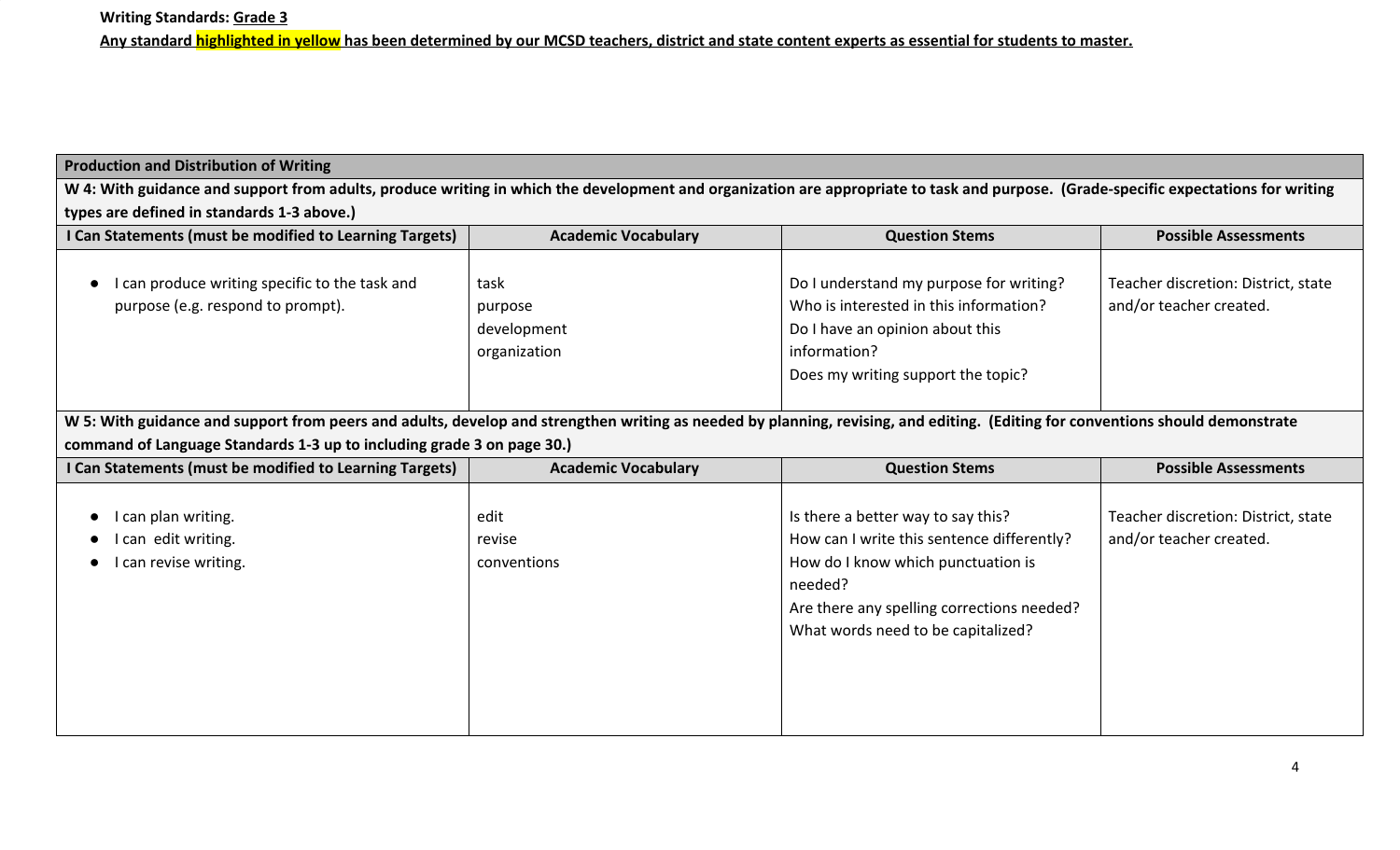| W 6: With guidance and support from adults, use technology to produce and publish writing (using keyboarding skills) as well as to interact and collaborate with others. |                                                                         |                                                                                                        |                                                                |
|--------------------------------------------------------------------------------------------------------------------------------------------------------------------------|-------------------------------------------------------------------------|--------------------------------------------------------------------------------------------------------|----------------------------------------------------------------|
| I Can Statements (must be modified to Learning Targets)                                                                                                                  | <b>Academic Vocabulary</b>                                              | <b>Question Stems</b>                                                                                  | <b>Possible Assessments</b>                                    |
| I can produce and publish writing using technology<br>to interact and collaborate with others.<br>I can use keyboarding skills to produce my writing.                    | interact<br>collaborate<br>produce<br>publish<br>technology<br>keyboard | How can I share my writing?<br>What tools could I use to best interact and<br>collaborate with others? | Teacher discretion: District, state<br>and/or teacher created. |

| <b>Research to Build and Present Knowledge</b>                           |                            |                                                                                                                                                                     |                                                                |
|--------------------------------------------------------------------------|----------------------------|---------------------------------------------------------------------------------------------------------------------------------------------------------------------|----------------------------------------------------------------|
| W 7: Conduct short research projects that build knowledge about a topic. |                            |                                                                                                                                                                     |                                                                |
| I Can Statements (must be modified to Learning Targets)                  | <b>Academic Vocabulary</b> | <b>Question Stems</b>                                                                                                                                               | <b>Possible Assessments</b>                                    |
| can conduct a research project that builds<br>knowledge about a topic.   | research<br>topic          | Where can I get information about?<br>Why should people know about this?<br>What is most important for people to know<br>about ?<br>What questions do I have about? | Teacher discretion: District, state<br>and/or teacher created. |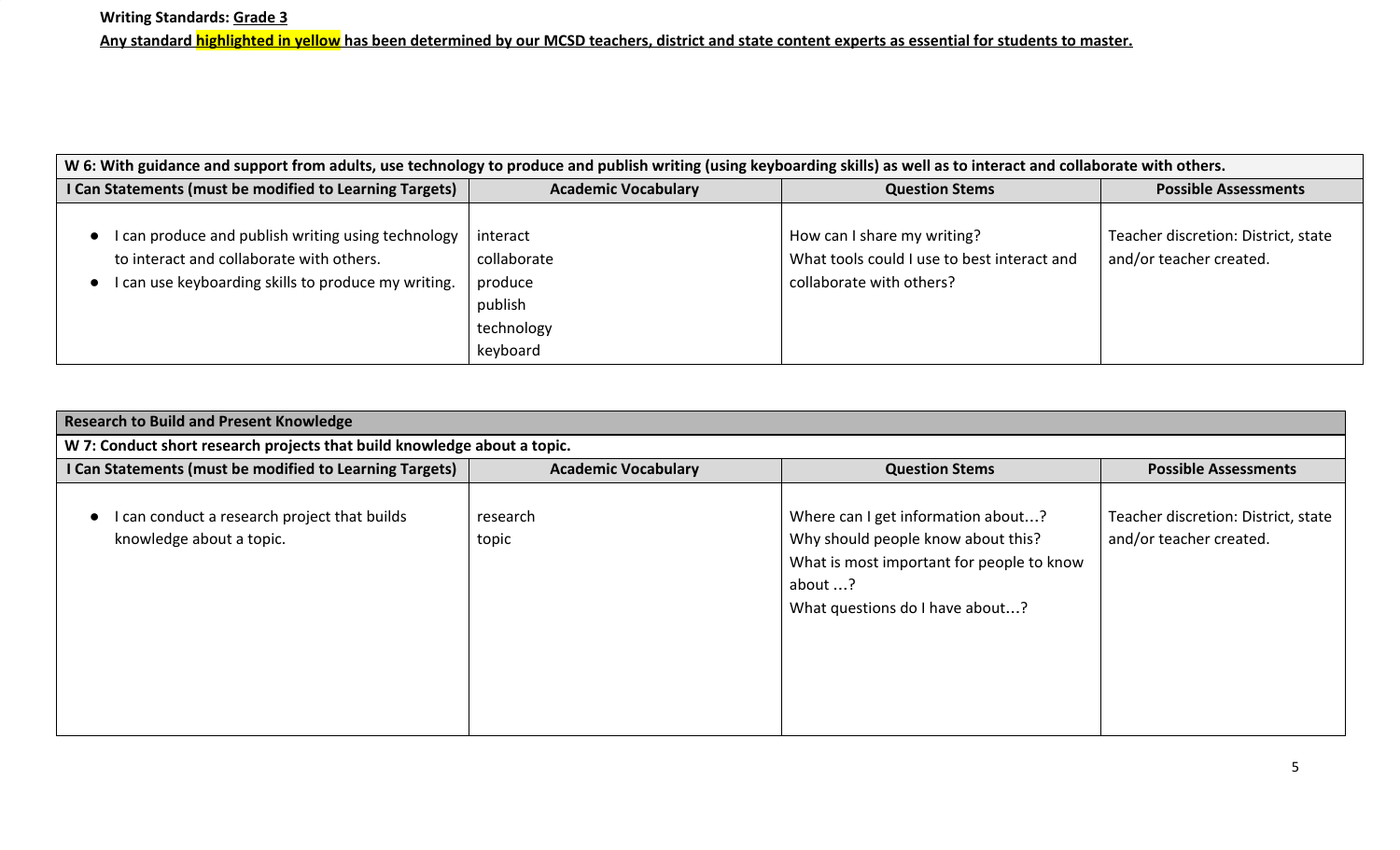| W 8: Recall information from experiences or gather information from print and digital sources and sort evidence into provided categories.                             |                                                                                     |                                                                                                                                                                                                                                        |                             |
|-----------------------------------------------------------------------------------------------------------------------------------------------------------------------|-------------------------------------------------------------------------------------|----------------------------------------------------------------------------------------------------------------------------------------------------------------------------------------------------------------------------------------|-----------------------------|
| I Can Statements (must be modified to Learning Targets)                                                                                                               | <b>Academic Vocabulary</b>                                                          | <b>Question Stems</b>                                                                                                                                                                                                                  | <b>Possible Assessments</b> |
| I can recall information from experience.<br>I can gather information from print and digital<br>sources.<br>I can take notes.<br>I can sort evidence into categories. | recall<br>evidence<br>print<br>digital<br>sources<br>sort<br>evidence<br>categories | What did I learn from the reading?<br>How did I record it?<br>What experience can I share?<br>Where would specific information be best<br>used in my writing?<br>What print or digital sources would provide<br>me information about ? |                             |
| W 9: Begins in grade 4.                                                                                                                                               |                                                                                     |                                                                                                                                                                                                                                        |                             |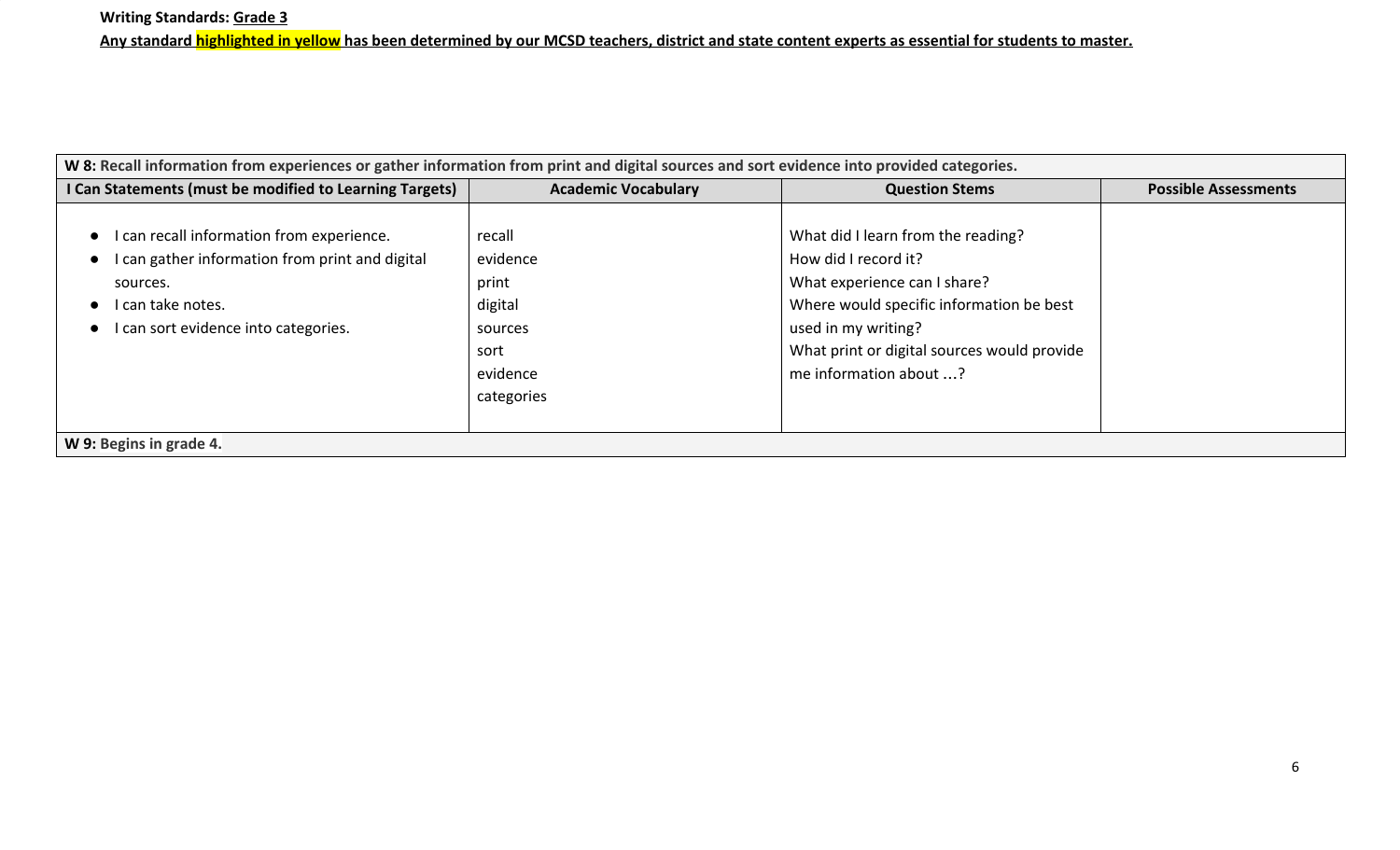## **Range of Writing**

**W 10: Write routinely over extended time frames (time for research, reflection, and revision) and shorter time frames (a single sitting or a day or two) for a range of discipline-specific tasks, purposes, and audiences.**

| I Can Statements (must be modified to Learning Targets) | <b>Academic Vocabulary</b> | <b>Question Stems</b>                    | <b>Possible Assessments</b> |
|---------------------------------------------------------|----------------------------|------------------------------------------|-----------------------------|
|                                                         |                            |                                          |                             |
| can routinely write for a discipline-specific task,     | routinely                  | What type of writing is needed to        |                             |
| purpose, and audience.                                  | extended                   | communicate my purpose?                  |                             |
| can routinely write over extended periods, using        | time frame                 | What type of writing is needed to share  |                             |
| research, reflection, and revision skills.              | research                   | information with my audience?            |                             |
| can routinely write for short time frames.              | reflection                 | What time frame does my writing require? |                             |
|                                                         | revision                   | How do I know I have written enough?     |                             |
|                                                         | range                      |                                          |                             |
|                                                         | discipline-specific        |                                          |                             |
|                                                         | task                       |                                          |                             |
|                                                         | purpose                    |                                          |                             |
|                                                         | audience                   |                                          |                             |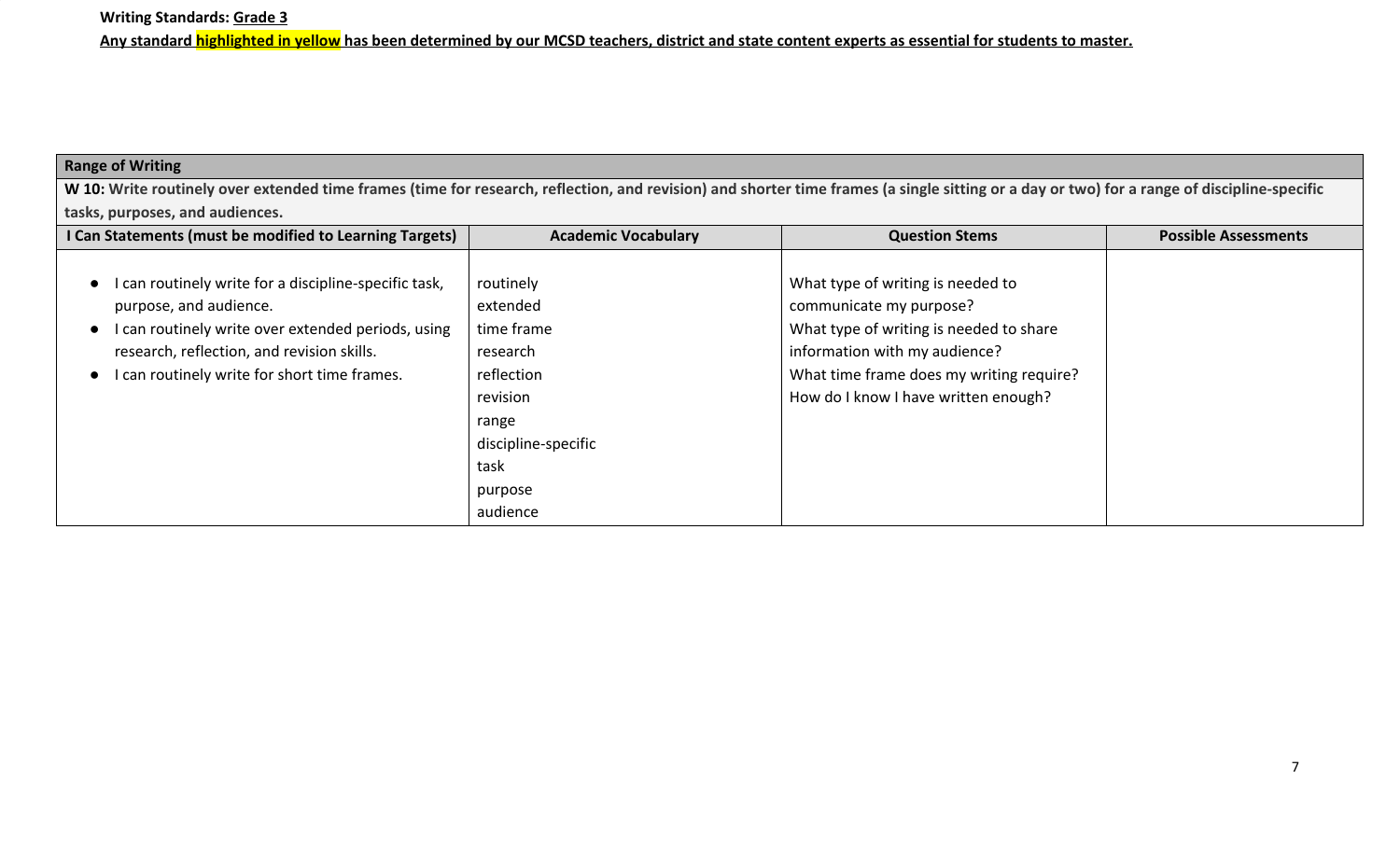### **Comprehension and Collaboration**

SL 1: Engage effectively in a range of collaborative discussions (one-on-one, in groups, and teacher-led) with diverse partners on *grade 3 topics and texts*, building on others' ideas and **expressing their own clearly.**

- a. Come to discussions prepared, having read or studied required material; explicitly draw on that preparation and other information known about the topic to explore ideas under discussion.
- b. Follow agreed-upon rules for discussions (e.g., gaining the floor in respectful ways, listening to others with care, speaking one at a time about the topics and texts under discussion).
- c. Ask questions to check understanding of information presented, stay on topic, and link their comments to the remarks of others.
- d. Explain their own ideas and understanding in light of the discussion.

| I Can Statements (must be modified to Learning Targets)                                                                                                                           | <b>Academic Vocabulary</b> | <b>Question Stems</b>                       | <b>Possible Assessments</b>         |  |
|-----------------------------------------------------------------------------------------------------------------------------------------------------------------------------------|----------------------------|---------------------------------------------|-------------------------------------|--|
|                                                                                                                                                                                   |                            |                                             |                                     |  |
| • I can collaborate with others on Grade 3 topics and                                                                                                                             | collaborative              | What do you understand about this topic?    | Teacher discretion: District, state |  |
| texts.                                                                                                                                                                            | engage                     | What do you notice about it?                | and/or teacher created.             |  |
| I can build on other's ideas.                                                                                                                                                     | explicitly draw            | What do you know about this topic?          |                                     |  |
| I can express my own ideas and understandings                                                                                                                                     | explain                    | What do your peers know about this topic?   |                                     |  |
| clearly.                                                                                                                                                                          | linking comments to others | What did you learn?                         |                                     |  |
| I can follow agreed upon rules for discussions.                                                                                                                                   |                            | How do you know ?                           |                                     |  |
| • I can ask questions about the text.                                                                                                                                             |                            |                                             |                                     |  |
| SL 2: Determine the main ideas and supporting details of a text read aloud or information presented in diverse media and formats, including visually, quantitatively, and orally. |                            |                                             |                                     |  |
|                                                                                                                                                                                   |                            |                                             |                                     |  |
| I Can Statements (must be modified to Learning Targets)                                                                                                                           | <b>Academic Vocabulary</b> | <b>Question Stems</b>                       | <b>Possible Assessments</b>         |  |
|                                                                                                                                                                                   |                            |                                             |                                     |  |
| can determine the main idea of a text read aloud.                                                                                                                                 | main idea                  | What is the main idea?                      | Teacher discretion: District, state |  |
| I can determine the main idea from information                                                                                                                                    | supporting details         | Which details help determine the main idea? | and/or teacher created.             |  |
| presented orally and visually.                                                                                                                                                    | visual                     | Which details support the main idea?        |                                     |  |
| I can identify supporting details of a text read aloud.                                                                                                                           | oral                       |                                             |                                     |  |
| I can identify supporting details from information                                                                                                                                |                            |                                             |                                     |  |
| presented orally and visually.                                                                                                                                                    |                            |                                             |                                     |  |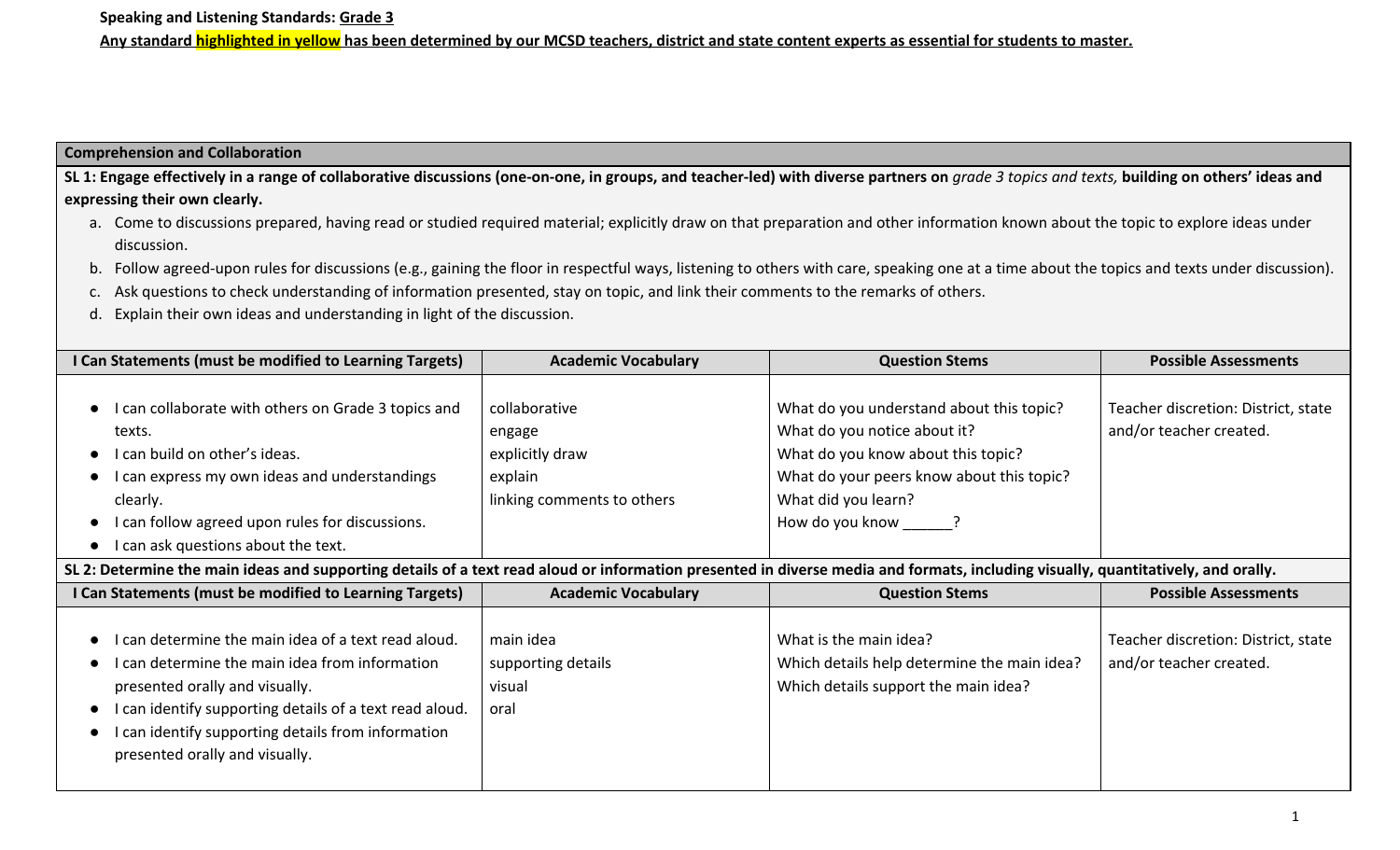| SL 3: Ask and answer questions about information from a speaker, offering appropriate elaboration and detail. |                                        |                                                                  |                                                                |
|---------------------------------------------------------------------------------------------------------------|----------------------------------------|------------------------------------------------------------------|----------------------------------------------------------------|
| I Can Statements (must be modified to Learning Targets)                                                       | <b>Academic Vocabulary</b>             | <b>Question Stems</b>                                            | <b>Possible Assessments</b>                                    |
| can ask a speaker questions about their topic.<br>can elaborate on details presented orally.                  | elaborate<br>topic<br>orally<br>detail | What was the speaker telling about?<br>What did you learn about? | Teacher discretion: District, state<br>and/or teacher created. |

| <b>Presentation of Knowledge and Ideas</b>                                                                                                                                    |                                            |                                                                                                                                           |                                                                |  |
|-------------------------------------------------------------------------------------------------------------------------------------------------------------------------------|--------------------------------------------|-------------------------------------------------------------------------------------------------------------------------------------------|----------------------------------------------------------------|--|
| SL 4: Report on a topic or text, tell a story, or recount an experience with appropriate facts and relevant, descriptive details, speaking clearly at an understandable pace. |                                            |                                                                                                                                           |                                                                |  |
| I Can Statements (must be modified to Learning Targets)                                                                                                                       | <b>Academic Vocabulary</b>                 | <b>Question Stems</b>                                                                                                                     | <b>Possible Assessments</b>                                    |  |
| I can report on a topic or text with appropriate<br>facts and descriptive details.<br>I can speak clearly at an understandable pace.                                          | recount<br>relevant<br>descriptive details | How is your presentation organized?<br>How can my audience make connections to<br>my presentation?<br>Why is this topic important to you? | Teacher discretion: District, state<br>and/or teacher created. |  |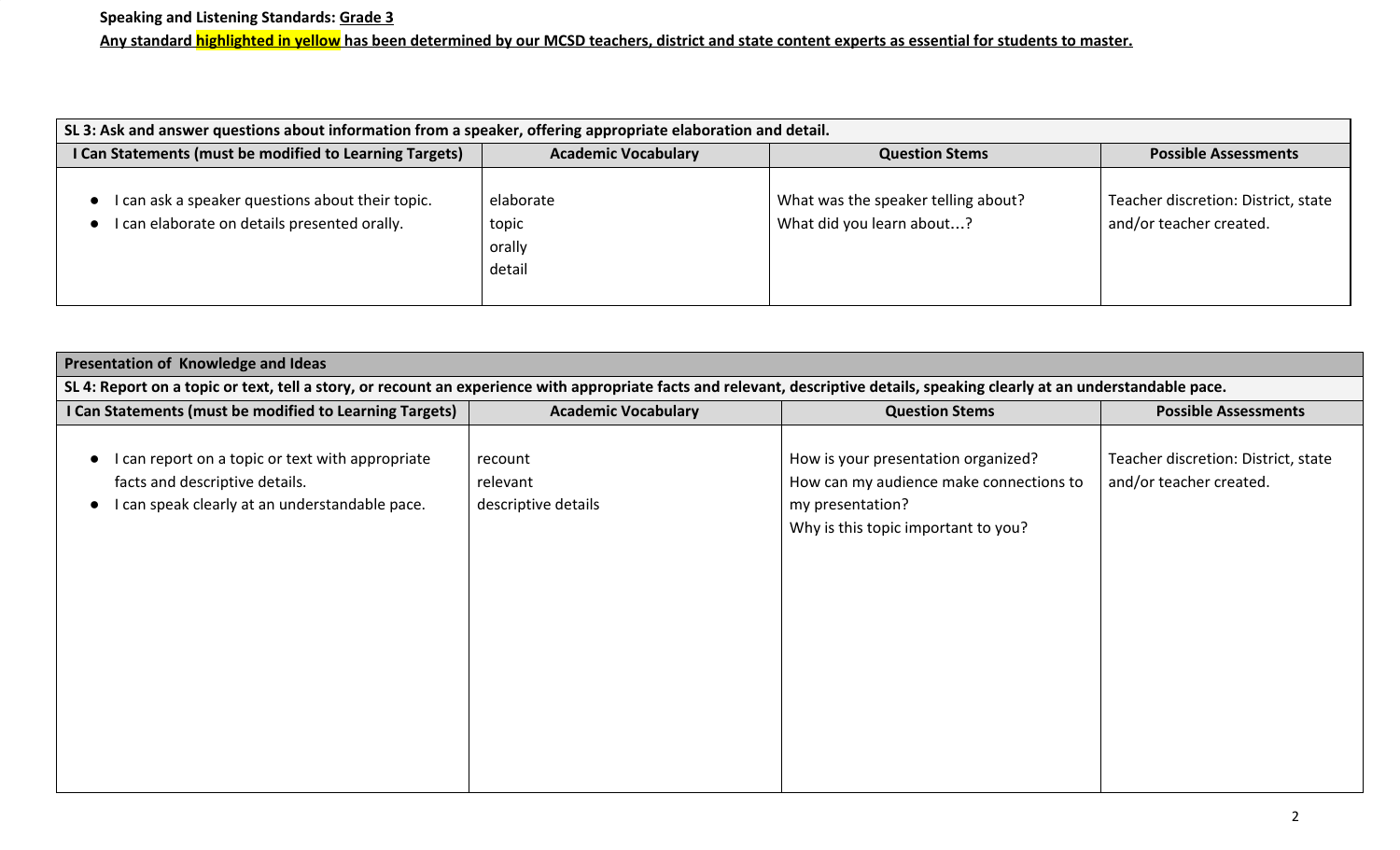**SL 5: Create engaging audio recordings of stories or poems that demonstrate fluid reading at an understandable pace; add visual displays when appropriate to emphasize or enhance certain facts.**

| I Can Statements (must be modified to Learning Targets)                                                                                                                                     | <b>Academic Vocabulary</b>                                                          | <b>Question Stems</b>                                                                                                                   | <b>Possible Assessments</b>                                    |
|---------------------------------------------------------------------------------------------------------------------------------------------------------------------------------------------|-------------------------------------------------------------------------------------|-----------------------------------------------------------------------------------------------------------------------------------------|----------------------------------------------------------------|
| I can create a fluent, engaging audio recording<br>$\bullet$<br>reading of a story or poem.<br>I can add details to presentations to enhance or<br>$\bullet$<br>emphasize audio recordings. | audio<br>fluid reading<br>visual displays<br>pace<br>emphasize<br>enhance<br>fluent | What strategies or techniques would make<br>an engaging audio recording?<br>Would a visual display make this better?<br>Why or why not? | Teacher discretion: District, state<br>and/or teacher created. |